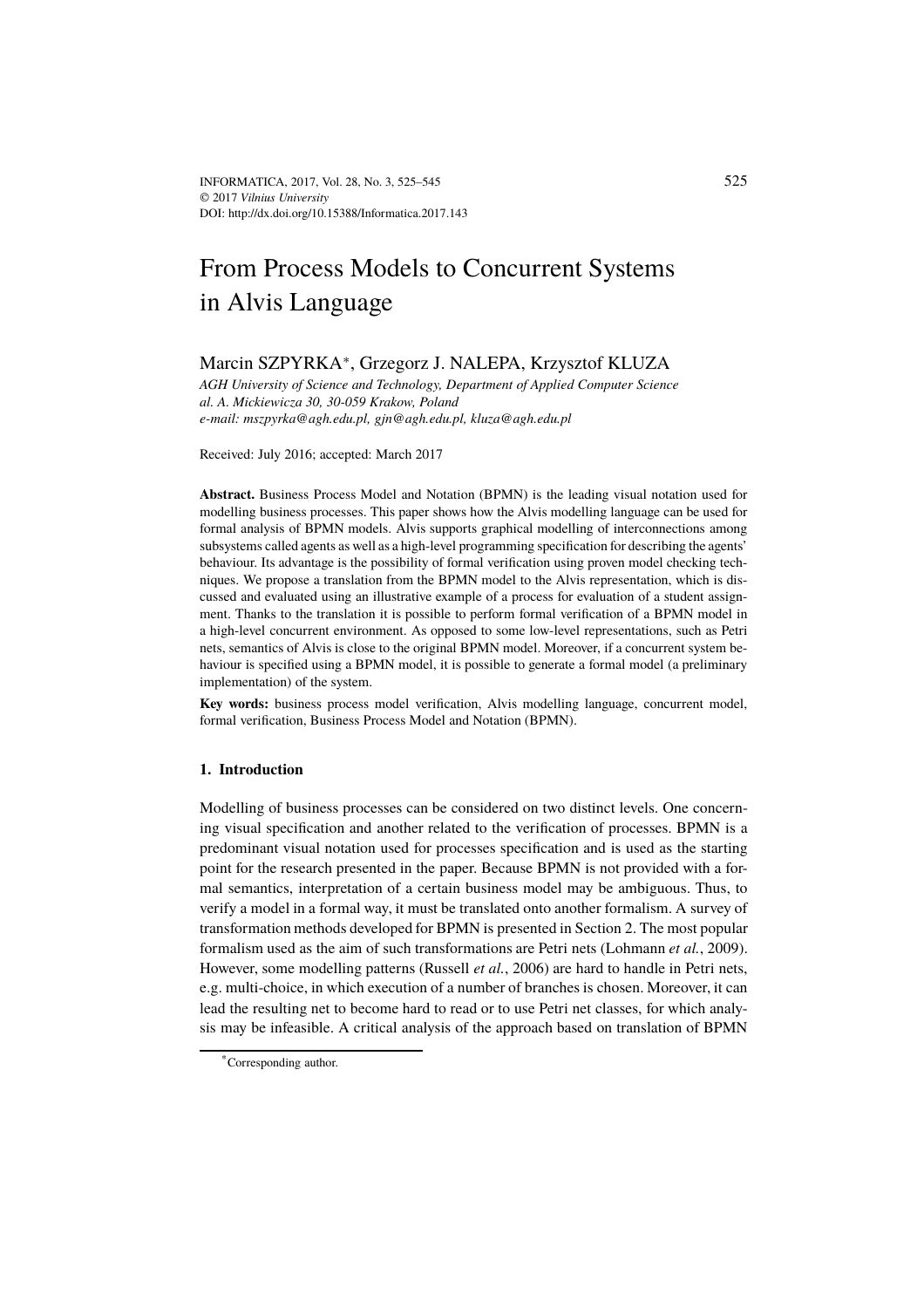diagrams onto YAWL (and finally coloured Petri nets) can be found in Börger (2012). It seems that new methods of expressing BPMN models in a formal way are still worth attention.

In this paper, we introduce a translation from BPMN to the Alvis modelling language (Szpyrka *et al.*, 2011a) in order to verify BPMN models formally. Alvis combines the advantages of formal methods and practical modelling languages. Alvis provides a user-friendly syntax from engineers' point of view, and the visual modelling language (communication diagrams) that is used to define communication among agents. The main difference between Alvis and industry programming languages is a possibility of formal verification of Alvis models using model checking techniques. A short position paper concerning this approach was previously presented during the Intelligent Distributed Computing 2011 conference (Szpyrka *et al.*, 2011b). Since then, we extended and evaluated the model. Thus in this paper a complete discussion of our approach is given. One of the main advantages of this approach is the similarity between BPMN and Alvis models. The Alvis model resembles the original BPMN one from the graph structure point of view. Thus, after a verification of the Alvis model, it is easy to link the model properties to the properties of the original BPMN model. Moreover, due to the high level programming language used to define behaviour of Alvis components (agents), it is easy to encode more complex BPMN constructions in the Alvis code layer in order to avoid complex structure of the graphical layer.

The paper focuses on the control-flow perspective of BPMN, i.e. it deals with the order in which activities and events are allowed to occur. An Alvisstates are represented using a labelled transition system (LTS) graph. Execution of any language statement is expressed as a transition between formally defined states (Szpyrka *et al.*, 2014). In other words, an LTS graph precisely mimics all activities and events of the corresponding BPMN model. The LTS graph is used to verify model properties using model checking techniques (Baier and Katoen, 2008).

The rest of the paper is organized as follows. In Section 2 the BPMN notation is briefly described. Moreover, related works in the area of BPMN mode are presented. In Section 3, a short presentation of selected Alvis features that are essential from the considered problem point of view is given. The transformation method from BPMN to Alvis is described in Section 4. A BPMN use case describing a student project evaluation process is presented in Section 5. Using the case study the verification approach for the BPMN models using Alvis is demonstrated. Conclusion and future work are described in the final section.

# **2. Related Works in BPMN Formalization**

A business process (White and Miers, 2008) (BP) can be defined as a collection of related, structured tasks that produce a specific service or product (serve a particular goal) for a particular customer. Business Process Model and Notation (BPMN) (Allweyer, 2010), developed by the Business Process Management Initiative, is a visual notation for modelling business processes. The notation uses a set of predefined graphical elements to depict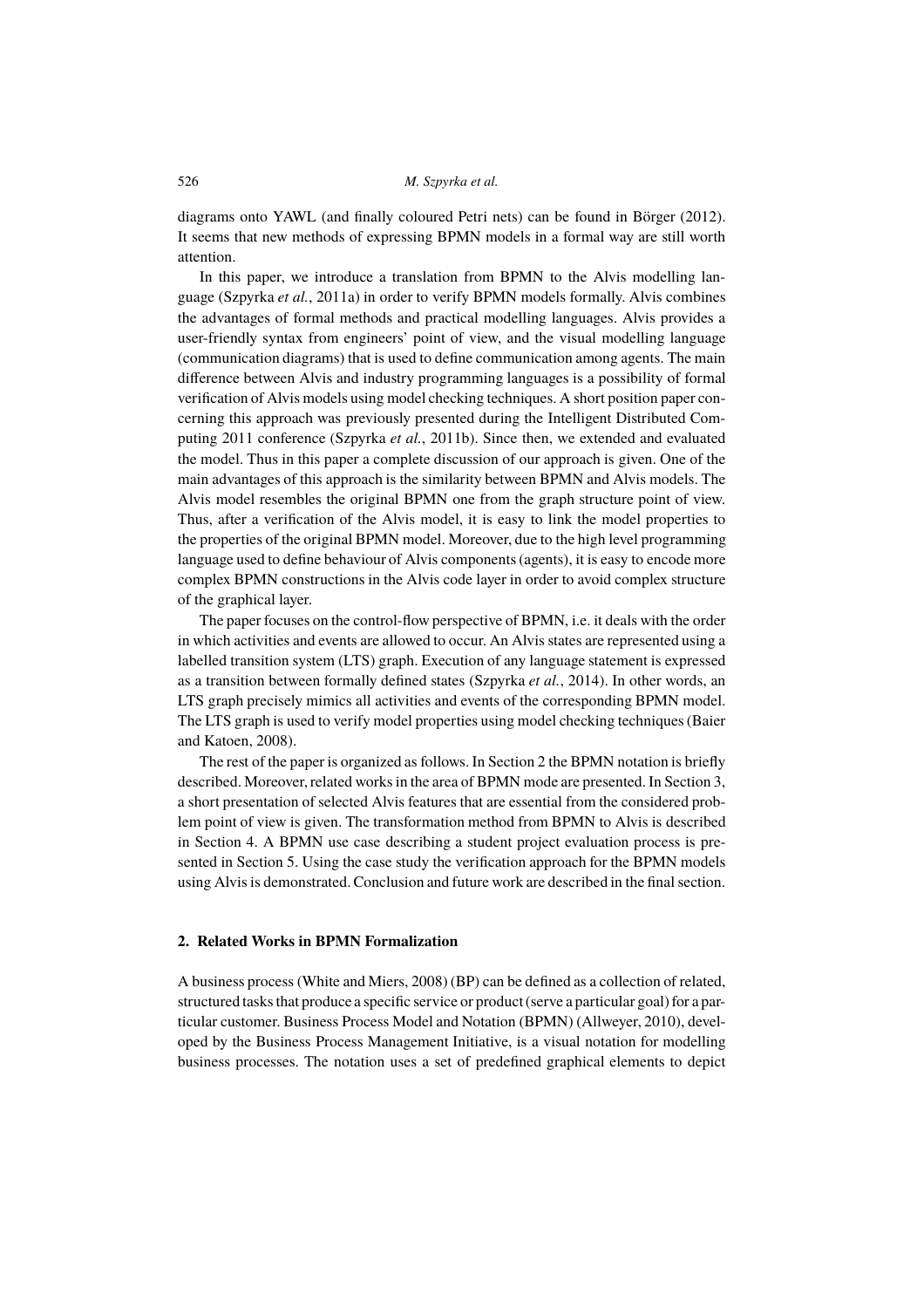a business process and how it is performed. For the purpose of this research, only a subset of BPMN elements is considered. The current version of BPMN (version 2.0) (OMG, 2011) defines three basic types of sub-models to cover various aspects of processes (process, choreography and collaboration sub-models) and provides five diagram types to express different issues of these sub-models:

- 1. *Private (internal) process model* describing the ways in which operations within the organization are carried out to accomplish the intended objectives,
- 2. *Public (collaborative) process model* showing the operations on the higher abstraction levels in the context of collaboration between the B2B participants,
- 3. *Choreography model* defining the expected behaviour between interacting business participants in the process, especially focusing on activities of message exchanging between them,
- 4. *Collaboration model* focusing on interaction between participants and exchanged messages,
- 5. *Conversation model* specifying the logical relation of message exchanges.

In our research, the internal BP Model is considered. There are four basic categories of elements used to model such processes: flow objects (*activities*, *gateways*, and *events*), connecting objects (*sequence flows*, *message flows*, and *associations*), swimlines, and artifacts.

A task is a type of activity and is represented in the diagram with a rounded-corner rectangle. A model defines the ways in which individual tasks are carried out. Gateways, represented with diamond shapes, determine forking and merging of the sequence flow between flow objects in a process, depending on some conditions. Events denote something that happens in the process and they are represented with circles. The icon within the circle depicts the event type, e.g. an envelope for *message event*, a clock for *timer event*.

BPMN does not specify how to define lower level logic. Such logic can be specified in other forms, such as rules, especially modelled in decision tables. Such decision tables can be specified using Decision Model and Notation (DMN) (OMG, 2015), a recent specification from OMG. Although the DMN specification is extensive, it does not clarify all the methodological issues concerning modelling using DMN. Some additional considerations how to use DMN and take advantage of the FEEL expressions can be found in Silver (2016). The DMN decision tables itself can be formally analysed, e.g. directly using geometric algorithms for detection of overlapping rules and of missing rules (Calvanese *et al.*, 2016) or translated into other representation such as XTT2 for checking such properties as completeness, consistency or subsumption of rules (Nalepa *et al.*, 2011a).

From our point of view, a major challenge is that as BPMN models are generally not formalized, they can not be verified using formal language verifiers. Thus, such models have to be transformed into a formal language, and then some properties of such models can be verified. Before introducing our original approach we discuss related works in this area.

One of such approaches (Lam, 2010) transforms BPMN models to the New Symbolic Model Verifier (NuSMV) language in order to do a model-checking analysis. This ap-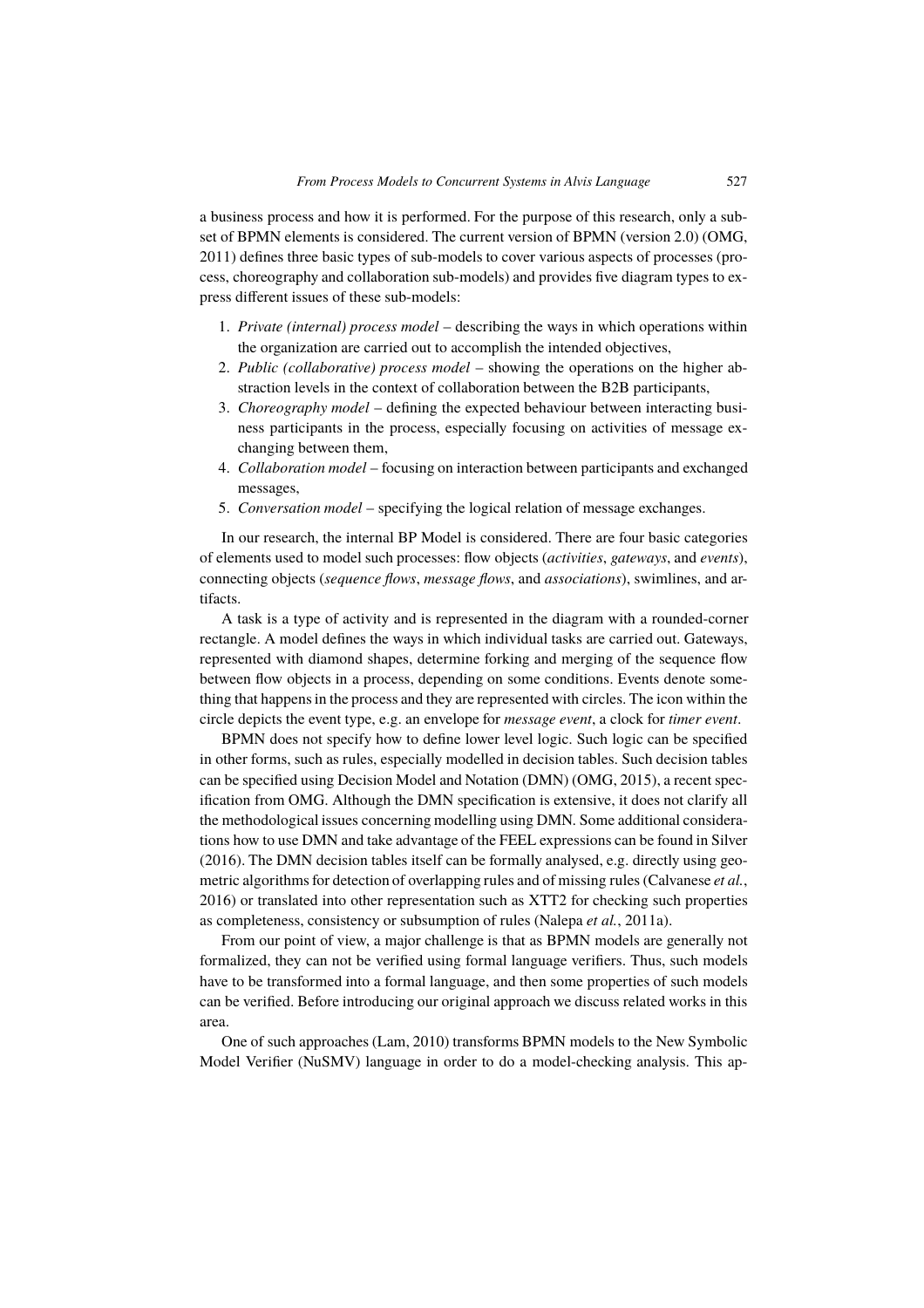proach has formal foundations and addresses the correctness issue of the transformation. It requires to encode properties of a model using Computation Tree Logic (CTL) formulas.

There are many solutions which focus on checking of selected properties of the BPMN model using approaches based on Petri nets. Raedts et al. presented an approach (Raedts *et al.*, 2007) which transforms BPMN models to Petri nets, and these to the mCRL2 process algebraic language. It allows for using the mCRL2 tool-set for verification of the model e.g. revealing the states from where no transitions are enabled (the so-called deadlocks). However, the revealed deadlocks are not directly pointed out in the source BPMN model. So, they have to be manually identified in the BPMN models, what can slow the process of result interpretation.

A similar approach (Dijkman *et al.*, 2007), proposed by Dijkman et al., focuses on mapping the BPMN model to Petri Net Markup Language (PNML). After transformation, the ProM tool can semantically analyse the model and check it for absence of dead tasks and incomplete process executions. The approach does not support the OR-join gateways.

Ou-Yang and Lin proposed a Petri-net-based approach (Ou-Yang and Lin, 2008) which evaluates the feasibility of a BPMN model, e.g. to reveal deadlocks and infinite loops. The approach consists in manual translating of the BPMN model to the Modified BPEL4WS representation, and then to Coloured Petri-net XML (CPNXML). The CPNXML representation can be then verified using CPN Tools. The approach has some major limitations, such as limited assessment criteria, and lack of support of the multiple merge and split conditions.

Similar research concerns the translation of BPMN models to Yet Another Workflow Language (YAWL) (van der Aalst and ter Hofstede, 2005) was presented in Decker *et al.* (2008) and formally specified in Ye *et al.* (2008). The model after translation can be checked using a YAWL-based verification tool. The recent research in this field, conducted by Wynn *et al.* (2009), allows for verification of YAWL models with advanced constructs, such as cancellations or OR-joins. It uses mapping of a model to an extended Petri net in order to verify the following properties: soundness, weak soundness, irreducible cancellation regions, and immutable OR-joins. The research concerns the processes modelled in YAWL, but according to the authors, it can be easily applicable to BPMN models. As the abovementioned YAWL approaches consider only the one way (BPMN to YAWL) transformation, the errors revealed in the YAWL model can not be easily tracked in the original BPMN model. Badica et al. consider formalized models using Role Activity Diagrams for BP business process verification (Badica and Badica, 2011a) as well as including logic-based ones in similar multi-agent approaches (Badica and Badica, 2011b). Other formalized approaches in modelling complex heterogeneous information systems include (Stepaniuk *et al.*, 2005).

Several limitations of the existing solutions are summarized in Table 1. In the existing solutions, including our approach, only a subset of BPMN models is capable to be verified (or possible for transformation). Thus, most of the solutions do not support more advanced BPMN constructs. Our solution supports OR-joins as well as multiple merge and split conditions. Moreover, to the best of our knowledge, only our solution takes into account the interaction with external participants (presented as black box pools in BPMN models).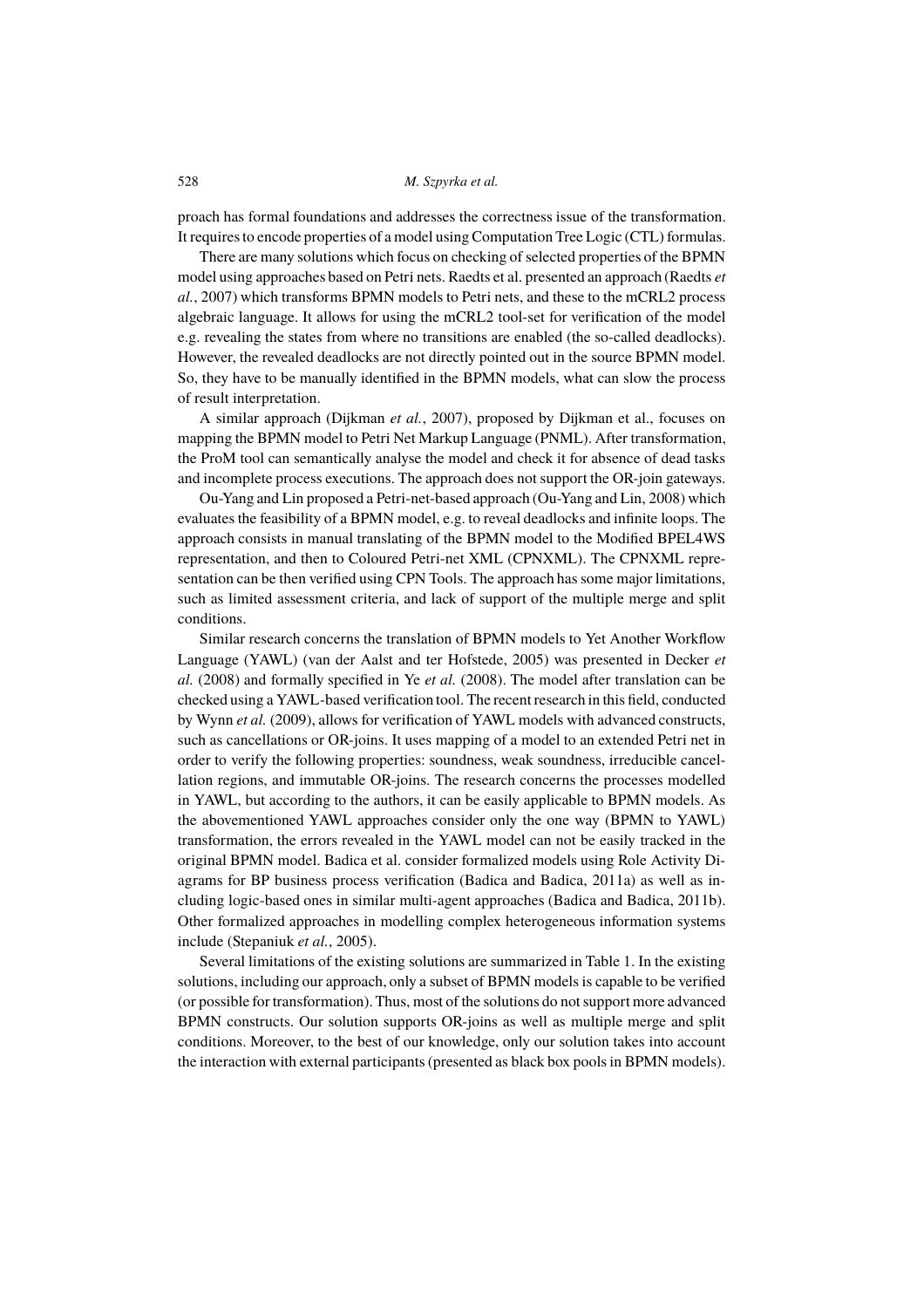| Related DF MIN Verification solutions                       |                                |                                                                                                                     |
|-------------------------------------------------------------|--------------------------------|---------------------------------------------------------------------------------------------------------------------|
| Paper                                                       | Formal language                | Limitations                                                                                                         |
| (Aguilar <i>et al.</i> , 2011)                              | Promela                        | - only properties manually defined using LTL formula<br>can be checked<br>- no visualization of the formal language |
| (Lam, 2010)                                                 | $NuSMV \rightarrow CTL$        | - only properties manually defined using CTL formula<br>can be checked<br>- no visualization of the formal language |
| (Raedts <i>et al.</i> , 2007)                               | Petri nets $\rightarrow$ mCRL2 | - lack of support for OR-joins                                                                                      |
| (Dijkman <i>et al.</i> , 2007)                              | Petri nets $\rightarrow$ PNML  | - lack of support for OR-joins                                                                                      |
| (Ou-Yang and Lin,<br>2008)                                  | $BPEIAWS \rightarrow CPNXMI$ . | - limited assessment criteria<br>- lack of support of the multiple merge and split<br>conditions                    |
| (Decker <i>et al.</i> , 2008),<br>(Ye <i>et al.</i> , 2008) | $YAWL \rightarrow Petri$ nets  | - lack of support for OR-joins                                                                                      |
| (Wynn <i>et al.</i> , 2009)                                 | $YAWL \rightarrow Petri$ nets  | - errors revealed in the YAWL model can not be easily<br>tracked in the BPMN model                                  |

Table 1 Related BPMN verification solutions

The main drawback of other solutions is that it is difficult to map the resulting model back to the BPMN one. It is not straightforward to find the corresponding structure in the BPMN model when an error is revealed in the model after translation. From the structure point of view the Alvis model resembles the original BPMN one, thus after verification of the Alvis model, it is easy to link the model properties to the properties of the original BPMN model.

# **3. Alvis Modelling Language**

Alvis (Szpyrka *et al.*, 2011a, 2014; Matyasik *et al.*, 2016) combines the advantages of formal methods and practical modelling languages. The main differences between Alvis and more classical formal methods, like Petri nets and process algebras, include the syntax that is more user-friendly from engineers' point of view, and the visual modelling language (communication diagrams Szpyrka *et al.*, 2016) that is used to define communication among agents. The main difference between Alvis and industry programming languages is a possibility of formal verification of Alvis models using model checking techniques.

An Alvis model is a system of *agents* that usually run concurrently, communicate with each other, compete for shared resources etc. An agent denotes any distinguished part of the system under consideration with a defined identity persisting in time. To describe all dependencies among agents Alvis uses two model layers: graphical and code one. The *code layer* is used to define the behaviour of individual agents. Each agent is described with source code implemented using Alvis statements (Szpyrka *et al.*, 2011a). From the code layer point of view, agents are divided into *active* and *passive* ones. *Active agents*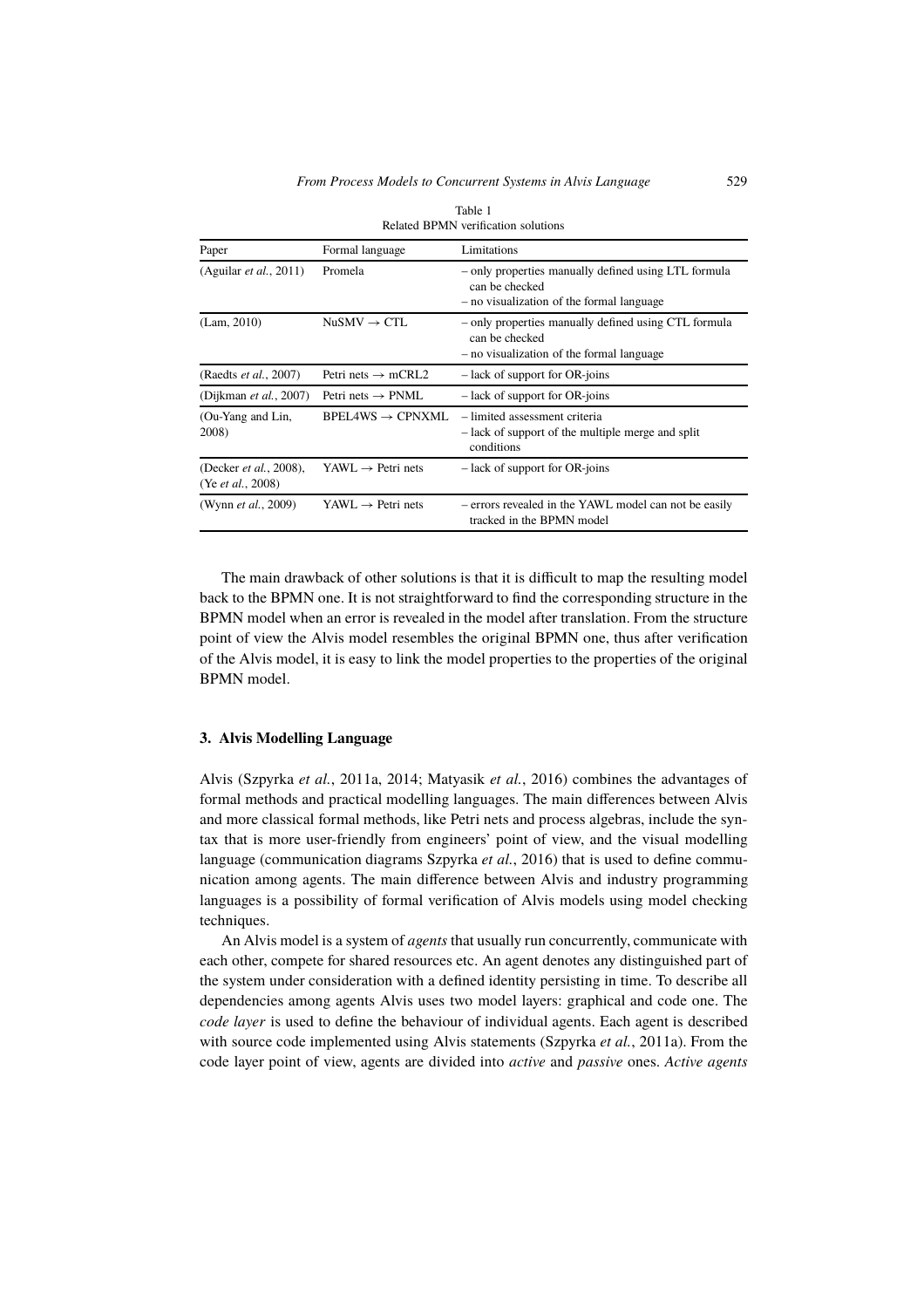

Fig. 1. Elements of Alvis modelling language.



perform some activities and each of them can be treated as a thread of control in a concurrent or distributed system. Passive agents do not perform any individual activity, but provide a mechanism for the mutual exclusion and data synchronization. The *graphical layer* (communication diagram Szpyrka et al., 2016) is used to define interconnections (communication channels) among agents. Communication diagram is a hierarchical graph whose nodes may represent both kinds of agents (active or passive) and parts of the model from the lower level. The diagrams allow programmers to combine sets of agents into modules that are also represented as agents (called hierarchical ones). A survey of Alvis graphical items and code statements is given in Fig. 1.

A state of an Alvis model is represented as a sequence of agents states. To describe the current state of an agent a four-tuple is used (Szpyrka et al., 2014): agent mode, program counter, context information list and parameters' values tuple (see Fig. 2). An active agent can be in one of the following modes: finished (F), init (I), running (X) and waiting (W), while a passive agent can be either in *waiting* (W) or in *taken* (T) mode. The program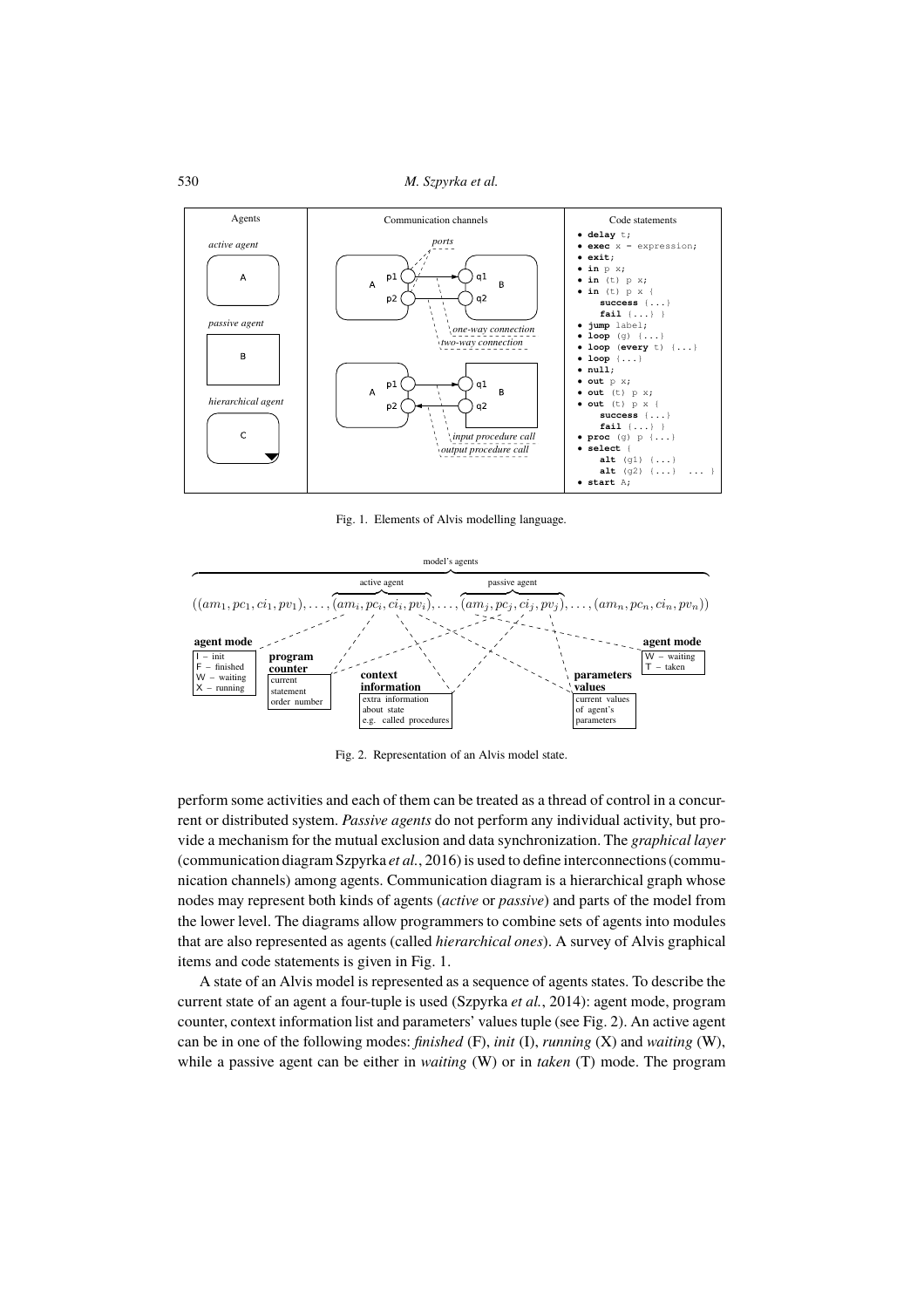counter points out the current statement of an agent, i.e. the next statement to be executed or the statement that has been executed by an agent but needs a feedback from another agent to be completed. The context information list contains additional information about the current state of an agent, e.g. if an agent is in the *waiting* mode, ci contains information about events the agent is waiting for. Finally, a parameters' values tuple contains the current values of the agent parameters.

States of an Alvis model and transitions among them are represented using a labelled transition system (LTS graph for short). An LTS graph is an ordered graph with nodes representing states of the considered system and edges representing transitions among states. LTS graphs are a universal method of a state space representation and are omnipresent in formal modelling languages. Different languages like Petri nets, time automata, process algebras etc. use different methods of describing nodes and edges in LTS graphs. They also use different names for them, e.g. reachability graphs in Petri nets, but the general structure of these graphs is still the same. In spite of the availability of dedicated tools designed for specific formalisms, there are also universal tools for verification of LTS graphs regardless of the formalism that is the source of such an LTS graph generation. Usually, such tools use model checking techniques for an LTS graph verification (Baier and Katoen, 2008).

Alvis LTS graphs can be verified using the CADP toolbox (Garavel *et al.*, 2007). CADP offers a wide set of functionalities, ranging from step-by-step simulation to massively parallel model-checking. Alvis Compiler provides a possibility to export an LTS graph into the CADP Aldebaran format. Then, such a graph can be converted into BCG (Binary Coded Graphs) format that is one of acceptable input formatsfor CADP Toolbox. The conversion method is provided by one of CADP tools. The BCG format is independent from any particular model-based verification technique; it can be used either by tools performing graph comparison and reduction modulo equivalence relations, or by tools checking properties expressed in temporal logics. One of CADP tools called *evaluator* provides onthe-fly model checking of regular alternation-free  $\mu$ -calculus formulas (Emerson, 1997a; Mateescu and Sighireanu, 2000). The Alvis language is supported by Alvis Toolkit software that, among other things, provides Alvis Editor used for developing models and Alvis Compiler used to generate LTS graphs.<sup>2</sup>

# **4. BPMN to Alvis Translation**

The most fundamental rule of the transformation algorithm is to treat each activity, event and black box pools in a BPMN model as an active agent in Alvis (Szpyrka *et al.*, 2011a). Thus, an Alvis model structure is similar to the corresponding BPMN model and errors found in an Alvis model can be easily located in the corresponding BPMN one. Moreover, a split gateway is merged with its preceding activity and a merge gateway is merged with its succeeding activity. Other BPMN elements are usually represented in Alvis as agents' ports and/or sequences of Alvis statements used to describe behaviour of the corresponding agents.

<sup>2</sup>http://alvis.kis.agh.edu.pl.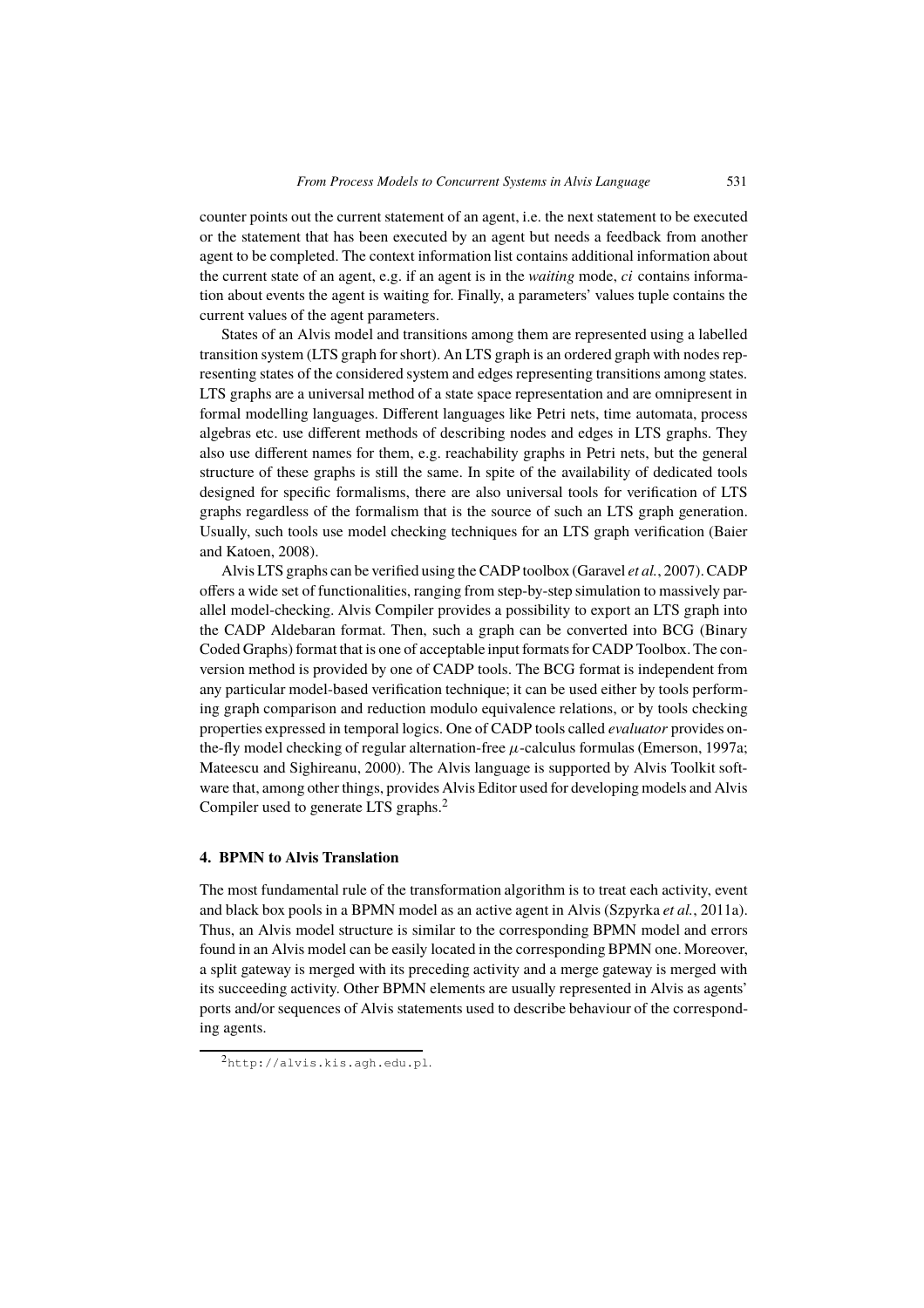532 *M. Szpyrka et al.* 



The figures present both parts of the communication diagram and essential pieces of code from the code layer. Active agents are labelled with the name of the corresponding task or pool. In case of events the agent name may be composed of the name of the event e.g. message, timer etc. and its order number. We use  $i$  and  $o$ , with an index if necessary, to Figures 3 and 4 depict the mapping from BPMN objects to parts of an Alvis model.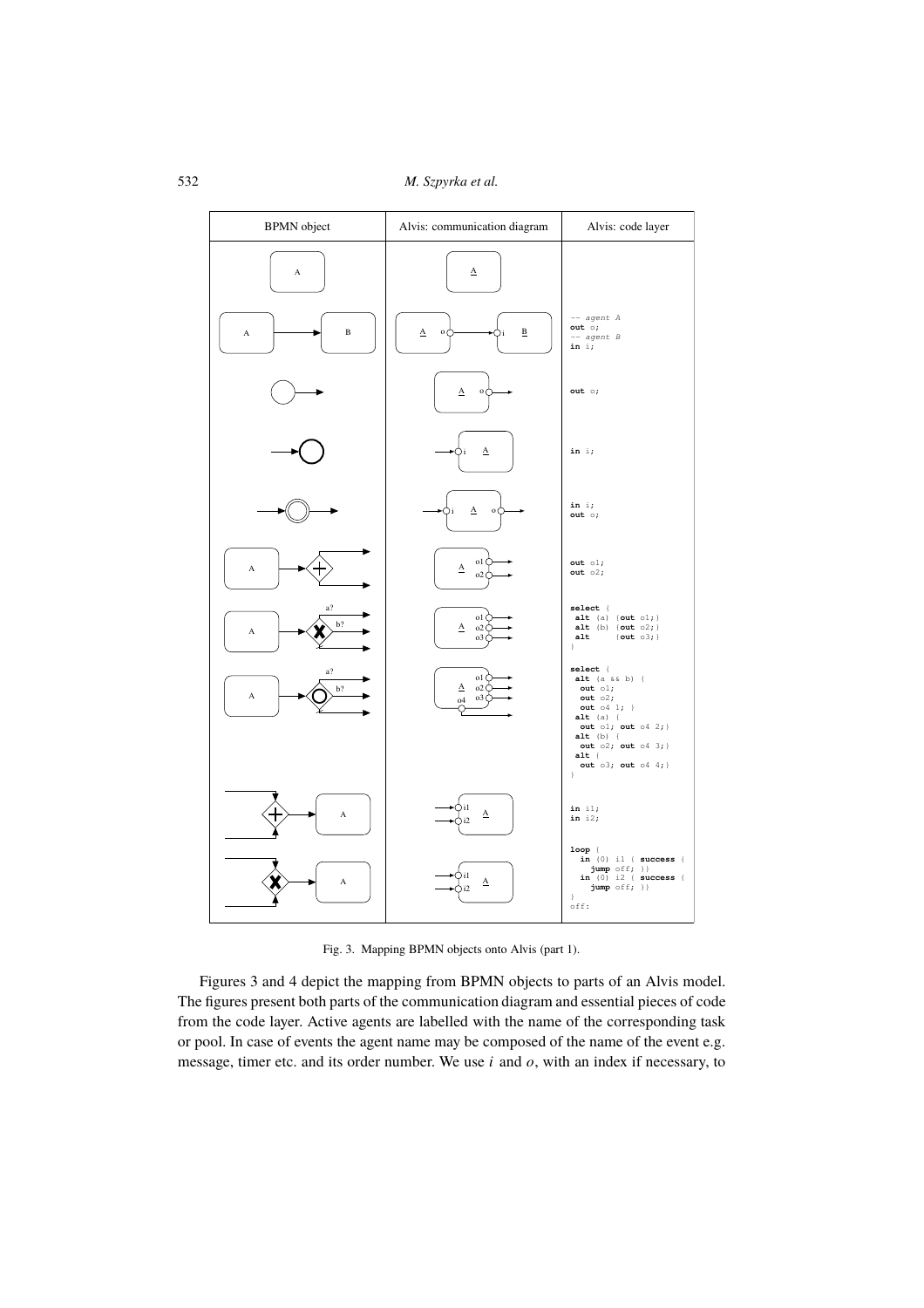

Fig. 4. Mapping BPMN objects onto Alvis (part 2).

denote input and output ports respectively. However, if a flow is labelled, the label may be used as the corresponding port name.

The process flow between two activities is represented by a valueless signal sent between the corresponding agents. A start event is mapped onto an active agent with a single output port. It should be emphasized that more than one connection can lead from the port. Similarly, an end event is mapped onto an active agent with a single input port. An intermediate event is mapped onto an agent with two ports. The period between executing the in and out statements denotes the *waiting* for the event. Intermediate events anchored to activities are mapped to ports belonging to the corresponding agent. Such an example is shown in Section 5.

Let us suppose that an activity is followed by a single split gateway. Any split gateway reading from the gateway. However, the assigned prece of esde depends on the gateway<br>type. In case of a parallel gateway a valueless signal is sent via each output port. In case of ✐❢ .❤❡ ♥✉♠❜❡4 ♦❢ ✐♥/.❛♥❝❡/ ♠❛② ❜❡ ❞❡.❡4♠✐♥❡❞ ❛. .❤❡ ❞❡/✐❣♥ .✐♠❡✳ ❲❡ ❞♦ ♥♦. ❞❡❛❧ an exclusive gateway conditions are checked and a valuelesssignal is sent via one port only. To cope with an inclusive gateway an extra output port is used (see Fig. 3 port  $o4$ ). Each to vepe with an inclusive gateway an entra superpersons assumed to provide the provident inclusive possible behaviour of the considered split inclusive gateway is denoted by an integer that is positive vertices of the vertices of productive gateway is according merge inclusive gateway. Thus, the agent "*knows*" how many and which signals must be collected to proceed. (and the preceding activity) is mapped onto an agent with an output port for each flow leading from the gateway. However, the assigned piece of code depends on the gateway

❋✐♥❛❧❧②✱ ❧❡. ✉/ ❡①♣❧❛✐♥ ❤♦✇ .♦ ❝♦♣❡ ✇✐.❤ ❛ /❡I✉❡♥❝❡ ♦❢ ❣❛.❡✇❛②/✳ ❆♥ ❡①❛♠♣❧❡ ♦❢ Suppose, an activity is proceeded by a single merge gateway. Any merge gateway (and the following activity) is mapped onto an agent with an input port for each flow leading to the gateway. In case of a parallel gateway a valueless signal is collected via each input port. In case of an exclusive gateway the agent uses a loop to check to which port a signal has been provided and collects it. Finally, in case of an inclusive gateway the agent first collects the extra value and stores it in the *mode* parameter. Then, it collects all necessary signals.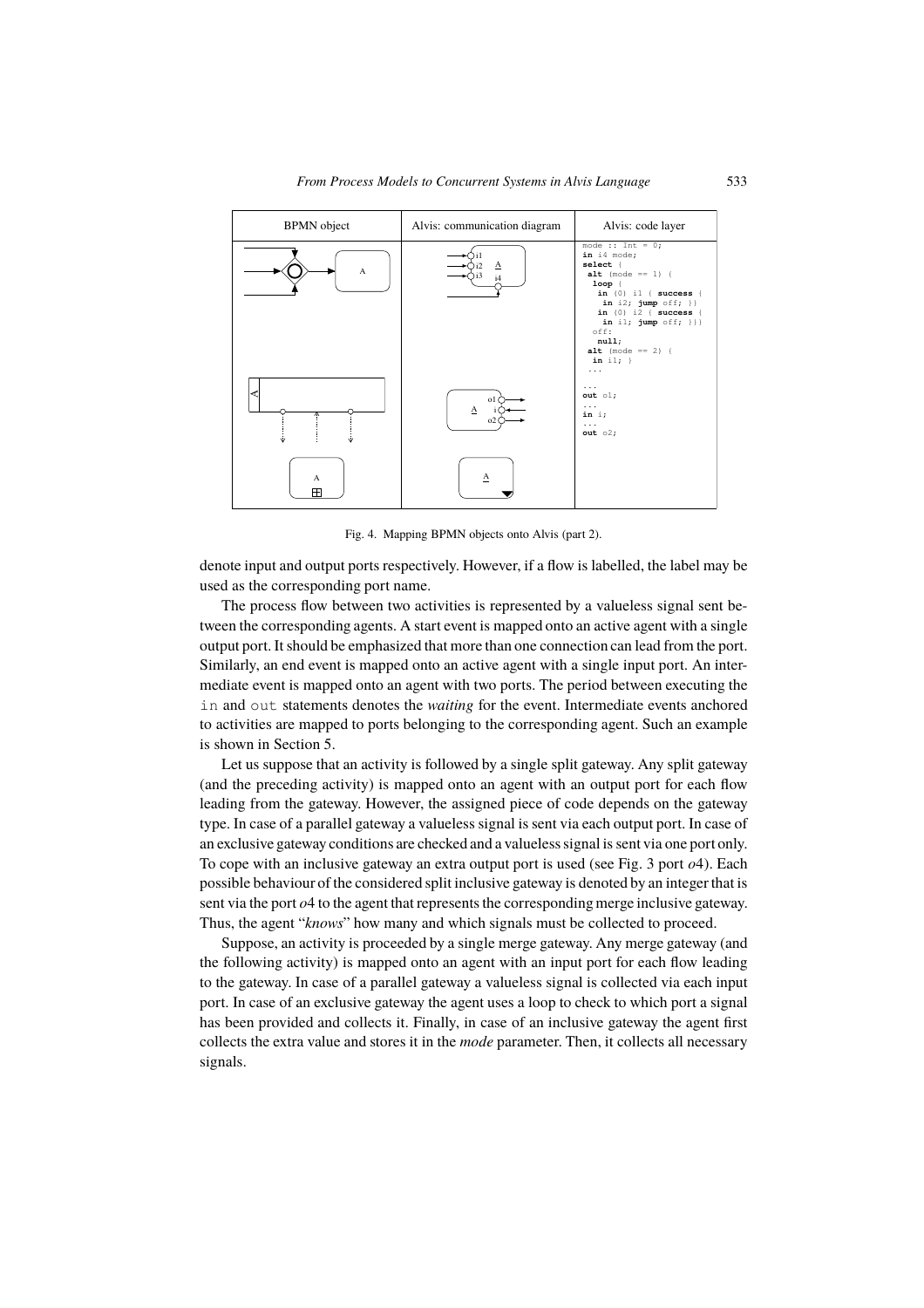

Fig. 5. Mapping two consecutive gateways onto Alvis.

A black box pool is mapped onto an agent with a set of input and output ports that correspond to sent and received messages. Subprocesses are mapped onto hierarchical agents. Moreover, the loop statement may be used to represent an activity with a loop. Activities with a *multiple instantiation* attribute can be represented as a set of agents enclosed between a parallel split and merge gateways, if the number of instances may be determined at the design time. We do not deal with multi-instance activities where the number of instances is only determined at runtime. Similarly to considerations presented in Dijkman *et al.* (2008), if the purpose of the mapping is to check for deadlocks in the process model, we can treat a multiple-instance activity as a single-instance one.

Finally, let us explain how to cope with a sequence of gateways. An example of mapping two consecutive gateways onto Alvis is shown in Fig. 5. Both gateways are considered together. There are three flows leading from these gateways thus the corresponding agent contains three output ports plus an extra output port for the inclusive split gateway. The presented excerpt of Alvis code is the result of combination of the pieces of code for parallel and inclusive split gateways.

# **5. Case Study**

A BPMN use case describing a student project evaluation process is used in this section to illustrate the BPMN to Alvis translation method. The diagram shown in Fig. 6 depicts the evaluation process of a student's project for the Internet technologies course. This is a slightly reworked version of the BPMN model presented in Szpyrka *et al.* (2011b). The process is applied to the website evaluation. At the beginning, the syntax is automatically checked. Every website code in XHTML needs to be a *well-formed* XML and *valid* w.r.t. XHTML DTD. If the syntax of the project file is correct, preliminary content checking is performed. Then, if the project contains expected elementary tags (e.g. at least several headings, an image and a table), it can be evaluated and a grade can be given according to some specified evaluation rules (Nalepa *et al.*, 2011b). On the other hand, if the project contains any syntax error or lacks some basic required content, it is requested to be completed. After receiving the completed project, the whole process starts from the syntax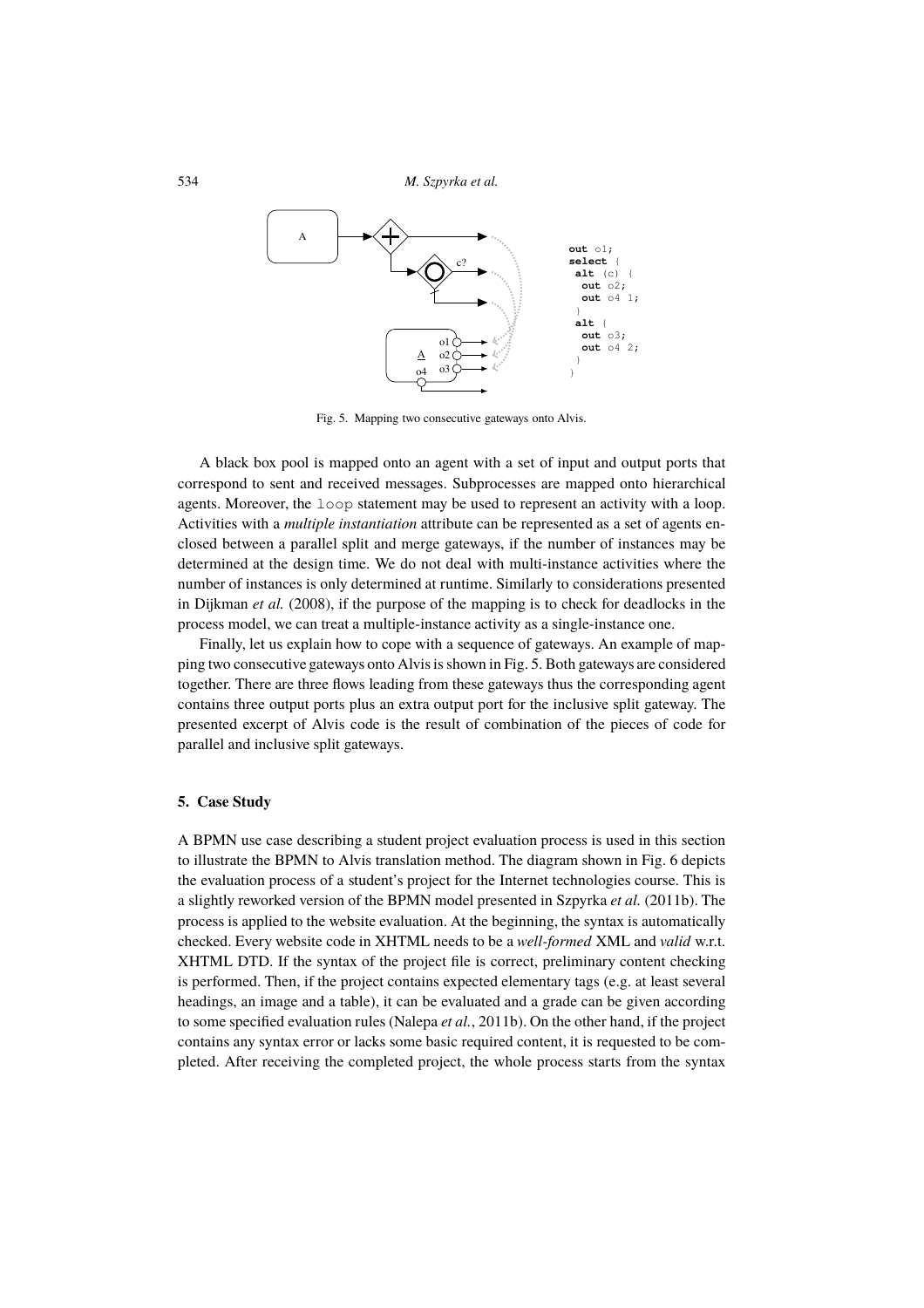

Fig. 6. An example of the student's project evaluation process.



Fig. 7. Alvis model of the student's project evaluation process (communication diagram).

checking again. However, if the completed project is not received in time, the process is terminated (thus, the author does not get a credit).

The communication diagram for the corresponding Alvis model is given in Fig. 7. Abbreviation of activities' names are used as agents names. The code layer for the model is shown in Fig. 9. Taking into account the transformation method presented in Figs. 3 and 4 some modifications are introduced to the communication diagram. The modelled process starts with a student's activity (submitting a project) and may end with a student's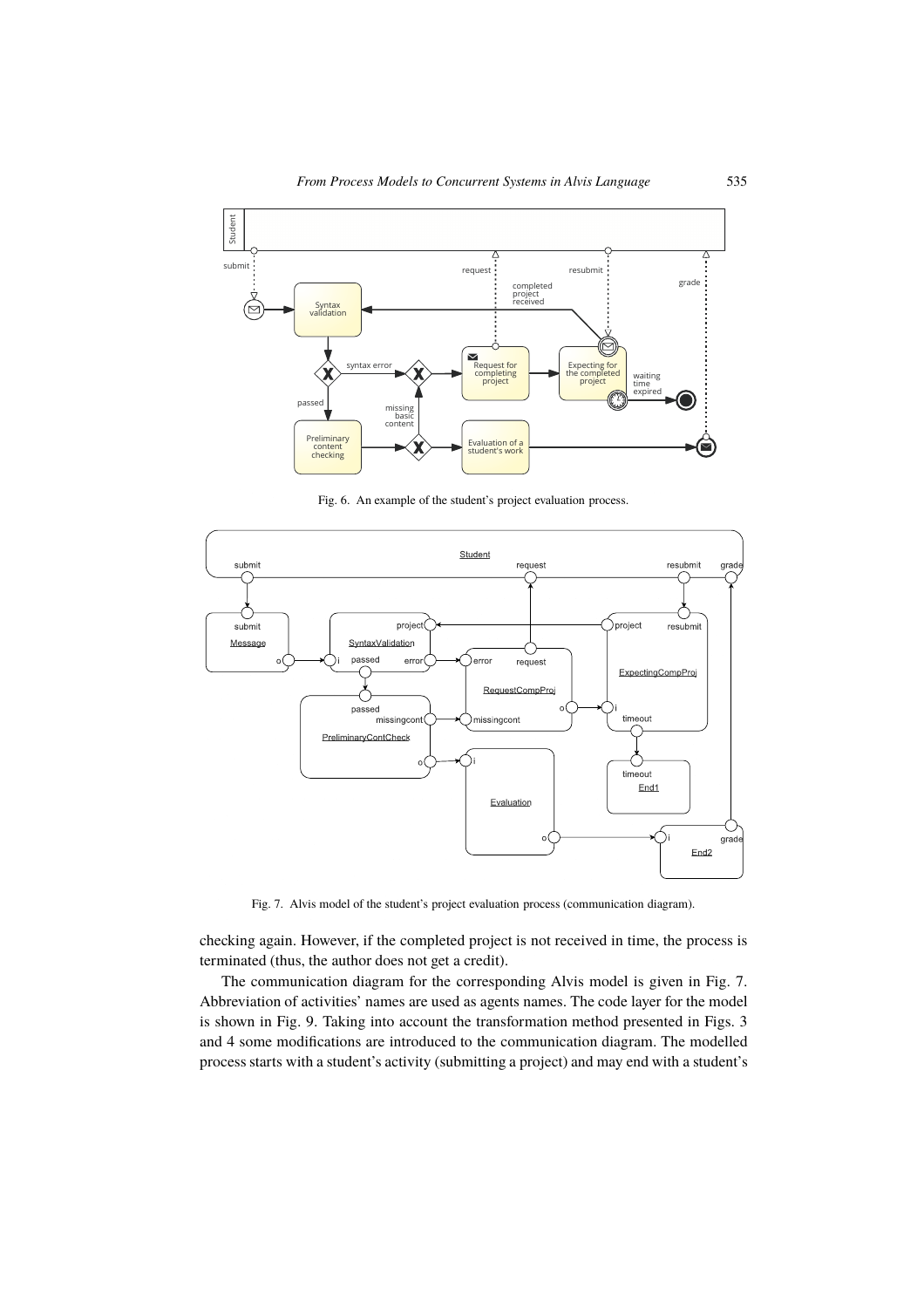

Fig. 8. Modelling and verification process with Alvis.

activity (collecting the grade), thus, the starting agent (*Message*) contains an input port **EVARY** (conceding the grade), thus, the starting agent (*incistage*) contains an inpareport (*grade*).

(shown) and one of the ending agents (*Eha* 1) contains an oatput port (*graac*).<br>Let us focus on the code layer. The *pick* function is used to choose at random one value Ect as rocas on the code hayer. The *plen* ranction is ased to enoose at random one vanted from its argument (a list of items). The function is used to introduce the indeterminism into the Alvis model. It an agent belongs to a loop in the BI MIN model, its piece of code that results from the transformation method is put inside a *loop* statement. The behaviour of a resuns from the transformation include is put inside a *toop* statement. The ochaviour or a student is based on the following assumption. A student submits a project once and waits the Alvis model. If an agent belongs to a loop in the BPMN model, its piece of code that either for a grade or for a request for project resubmitting. The project can be resubmitted only once.

# **6. Model Verification**

The scheme of the modelling and verification process with Alvis is shown in Fig. 8 (Szpyrka *et al.*, 2013). From a user point of view, it starts from designing a model using prototype modelling environment called *Alvis Editor*. The designed model is stored using XML file format. Then it is translated into Haskell (O'Sullivan *et al.*, 2008) source code and its Haskell representation is used to generate the LTS graph. The generated LTS graphs can be verified using the CADP Toolbox.<sup>3</sup>

We use Haskell as a middle-stage representation of an Alvis model in a similar way as CPN Tools use SML to generate reachability graphs for coloured Petri nets. The main difference between these approaches is that Alvis users have access to the generated Haskell source files and may include some extra Haskell code into them. The internal representation of an LTS graph is a Haskell list of model states. Lists are the most used data structures in Haskell (O'Sullivan *et al.*, 2008) and the language provides a lot of built-in functions to manipulate them. The most important one, from the Alvis point of view, is the *filter*

<sup>3</sup>For details see the CADP *evaluator* site http://cadp.inria.fr/man/evaluator.html.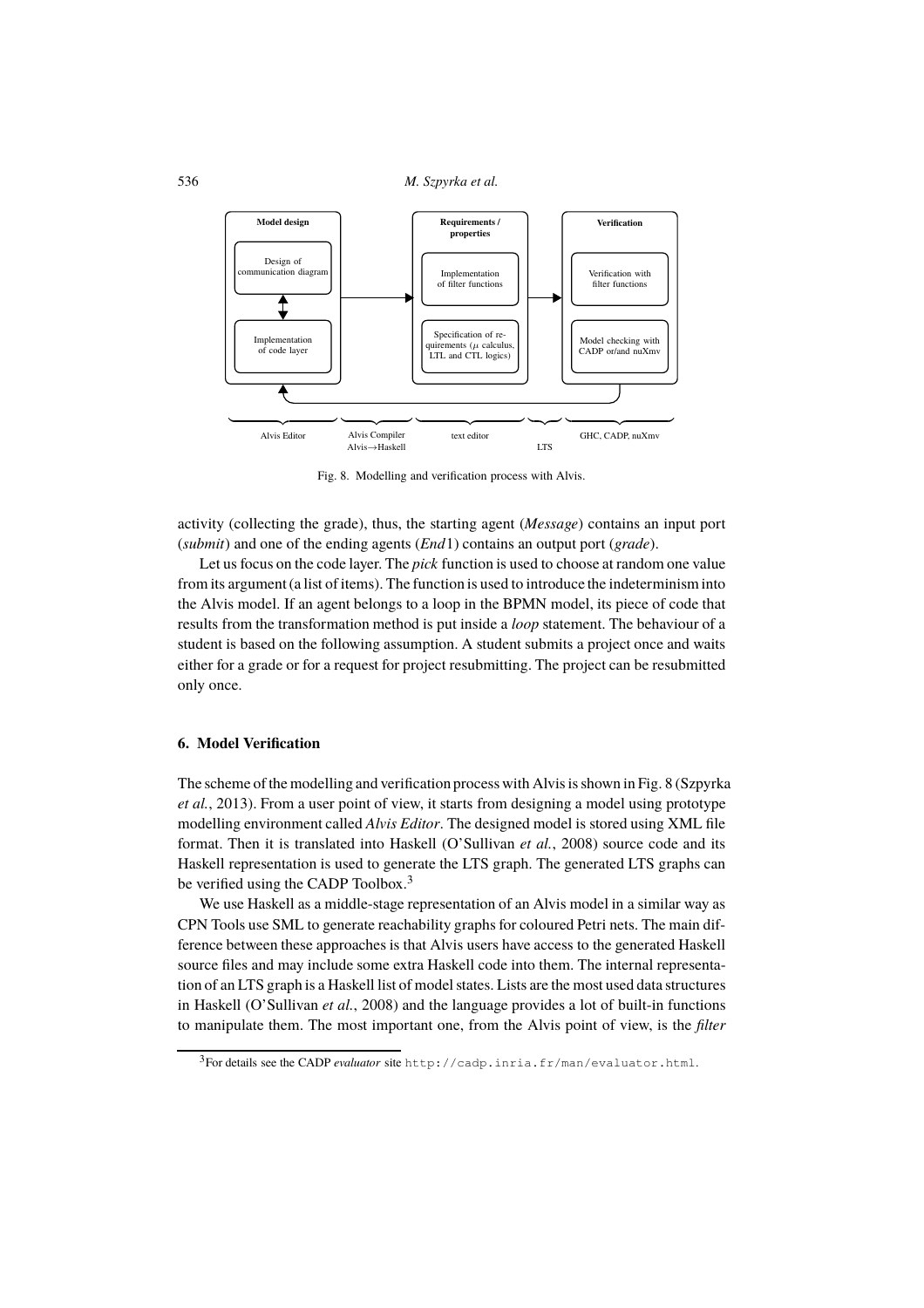```
agent Student {
  out submit;
  loop {
     in (0) request { success {
       out resubmit;
       in grade;
       exit; }}
     in (0) grade { success {
       exit: ]\overline{\phantom{a}}\mathbf{a}agent Message {
  in submit;
  out o:
\overline{\mathbf{a}}agent SyntaxValidation {
  n : : Int = 0in i:
  loop {
    n = pick [1, 2];select {
       alt (n == 1) { out passed; }
       alt (n == 2) { out error; }
     \mathfrak{g}in project;
  \overline{\phantom{a}}\overline{ }agent PreliminaryContCheck {
  n : Int = 0;
  loop {
    in passed;
     n = pick [1, 2];select {
       alt (n == 1) {
         out missingcont:}
       alt (n == 2) { out o; }
     \overline{\mathbf{a}}\overline{\ }\mathbf{a}agent RequestCompProj {
                                                  loop {
                                                    loop {
                                                      in (0) error {
                                                         success { jump off; }}
                                                       in (0) missingcont {
                                                         success { jump off; }}
                                                    \overline{ }0 + fout request;
                                                    out o:
                                                 ⑥
                                               \overline{\mathbf{a}}agent ExpectingCompProj {
                                                 n : : Int = 0;loop {
                                                    in i;
                                                    n = pick [1, 2];select {
                                                      alt (n == 1) {
                                                         start Endi;
                                                         out timeout;
                                                         exit; }
                                                       alt (n == 2) {
                                                         in resubmit;
                                                          start SyntaxValidation;
                                                          out project; } }
                                                 \overline{\phantom{a}}\mathbf{D}agent Evaluation {
                                                 in i; out \circ;
                                               \mathbf{D}agent End1 {
                                                 in timeout;
                                               \mathbf{a}agent End2 {
                                                  in i; out grade;
                                               \mathbf{a}
```
Fig. 9. Alvis model of the student's project evaluation process (code layer).

function that takes a predicate and a list and then returns the list of elements that satisfy the predicate. In the considered approach predicates are called *filtering functions*. They are usually implemented using the Haskell pattern matching mechanism. It should be emphasized that filtering functions give only some extra possibilities of the LTS graph Tration. **■** ◆ ↑ exploration.

Finally, the source code is compiled with GHC compiler. The results of the received the report of the model verification with included filtering functions. Analysis of Alvis program execution are the LTS graph for the given model (*Aldebaran* or *dot* format) and models can be realized using the CADP *evaluator* tool. In such approach, a specification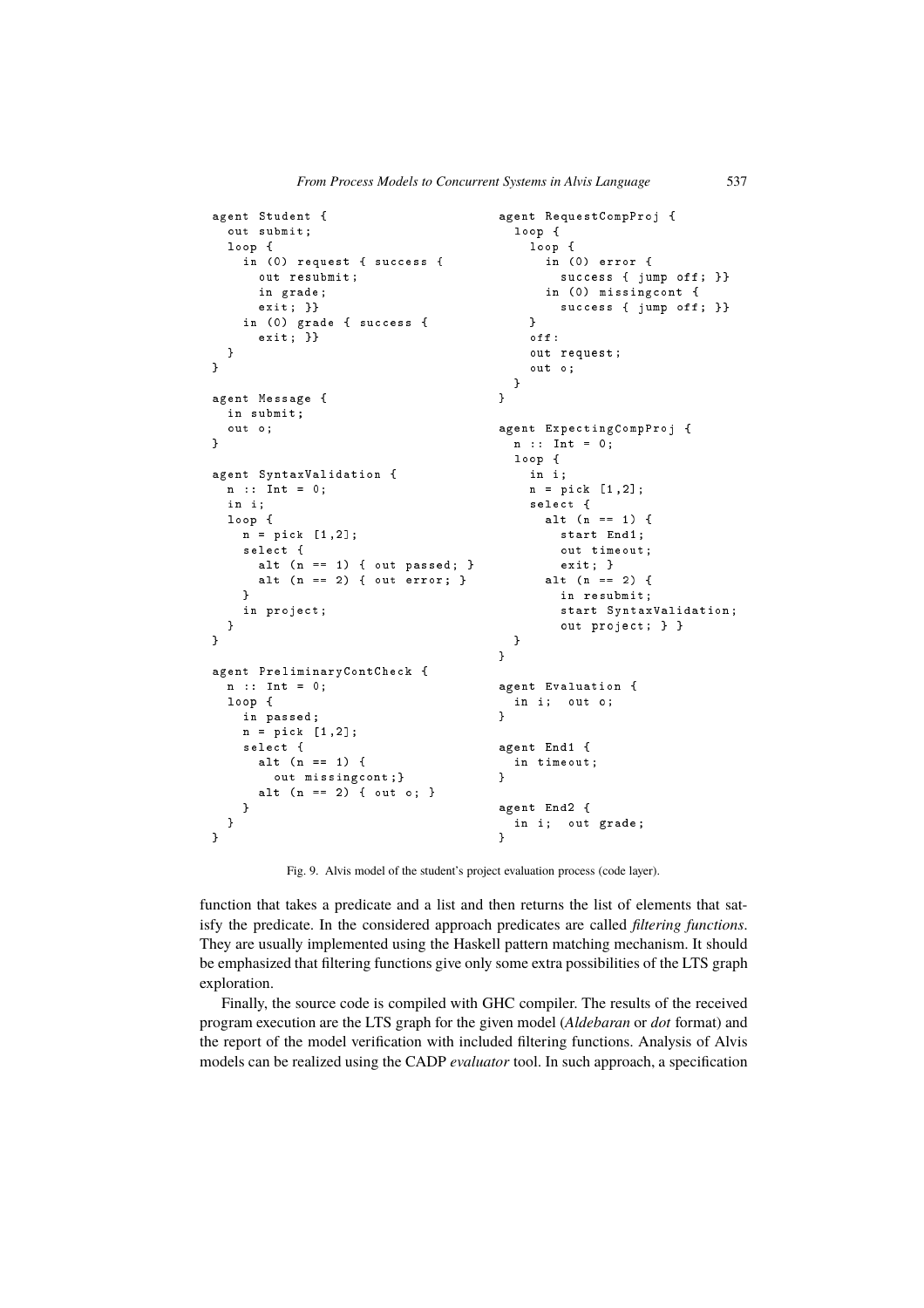of requirements is given as a set of  $\mu$ -calculus formulas (Mateescu and Sighireanu, 2000; Emerson, 1997b; Kozen, 1983), and the tool is used to check whether the LTS graph satisfies them. It should be emphasized that this is an action based approach. A  $\mu$ -calculus formula concerns actions labels while states of considered model are represented using their numbers only.

The input language of the CADP *evaluator* tool is an extension of the alternationfree  $\mu$ -calculus. The logic is built from three types of formulas: *action, regular* and *state formulas*. An action formula is built from action names, regular expressions substituted for action names, Boolean constants *true* and *false* and the propositional logic operators: *not*, *or*, *and*, *implies* and *equ* (equivalence). Regular formulas represent regular expressions over action sequences. The  $\mu$  logic uses *nil* to denote the empty word and the following regular expression operators: . (dot) – concatenation operator,  $|$  – choice operator,  $*$  – the transitive and reflexive closure operator, and  $+$  – the transitive closure operator. Finally, a state formula is built of: propositional variables, Boolean constants *true* and *false*, the propositional logic operators, the *possibility* ( $\langle \rangle$ ) and *necessity* ([]) *modal operators* and *minimal*  $(\mu)$  and *maximal*  $(\nu)$  *fixed point operators.* 

Approaches based on translation to Petri nets usually focus on fairness or liveness properties. However, these properties are mostly studied as ones of infinite runs, which in practice do not occur in real-life business processes. Analysis of presence or absence of some actions or relationships between occurrences of some actions seem to be more important for such cases. To illustrate the possibilities of verification of a model's properties with the *evaluator* let us consider a few properties encoded in  $\mu$ :

- [*true*<sup>∗</sup> ]h*true*i*true* it is always possible to do next step (no deadlocks).
- [*true*<sup>∗</sup> ."*out*(*Student*.*submit*)".*true*<sup>∗</sup> ."*out*(*Student*.*submit*)"]*false* it is not possible to submit the project twice.
- [*true*<sup>∗</sup> ."*out*(*Student*.*submit*)"]µX.(h*true*i*true*∧[¬("*out*(*RequestCompProj*.*request*)" ∨ "*out*(*End2*.*grade*)")]X) – after submitting a project a grade or request for resubmitting is received in a finite number of steps.

The *evaluator* tool takes an LTS graph encoded in the BGC format and a file with a  $\mu$  calculus formula and checks whether the formula holds for the system. The tool is equipped with diagnostic generation algorithms, which construct both examples and counterexamples for a given formula. The CADP Toolbox can handle LTS graphs with 2 <sup>44</sup> elements.

The first property is false, while the second and third hold for the Alvis model. The result is required for the model because we expect that any sequence of actions leads to a final state so the presence of final states is desirable.

The second approach to models verification takes advantage of the Haskell language features and lets the user to improve the generated model. Alvis Compiler generates a Haskell source file for a model and user-defined filter functions may be included into this file. Because of the very simple to use and flexible Haskell pattern matching mechanism, it is easy to select states that meet a given specification. Some of the functions are universal and can be included into any model, so it is possible to import them from an external Haskell module. However, most of these functions are based on the considered model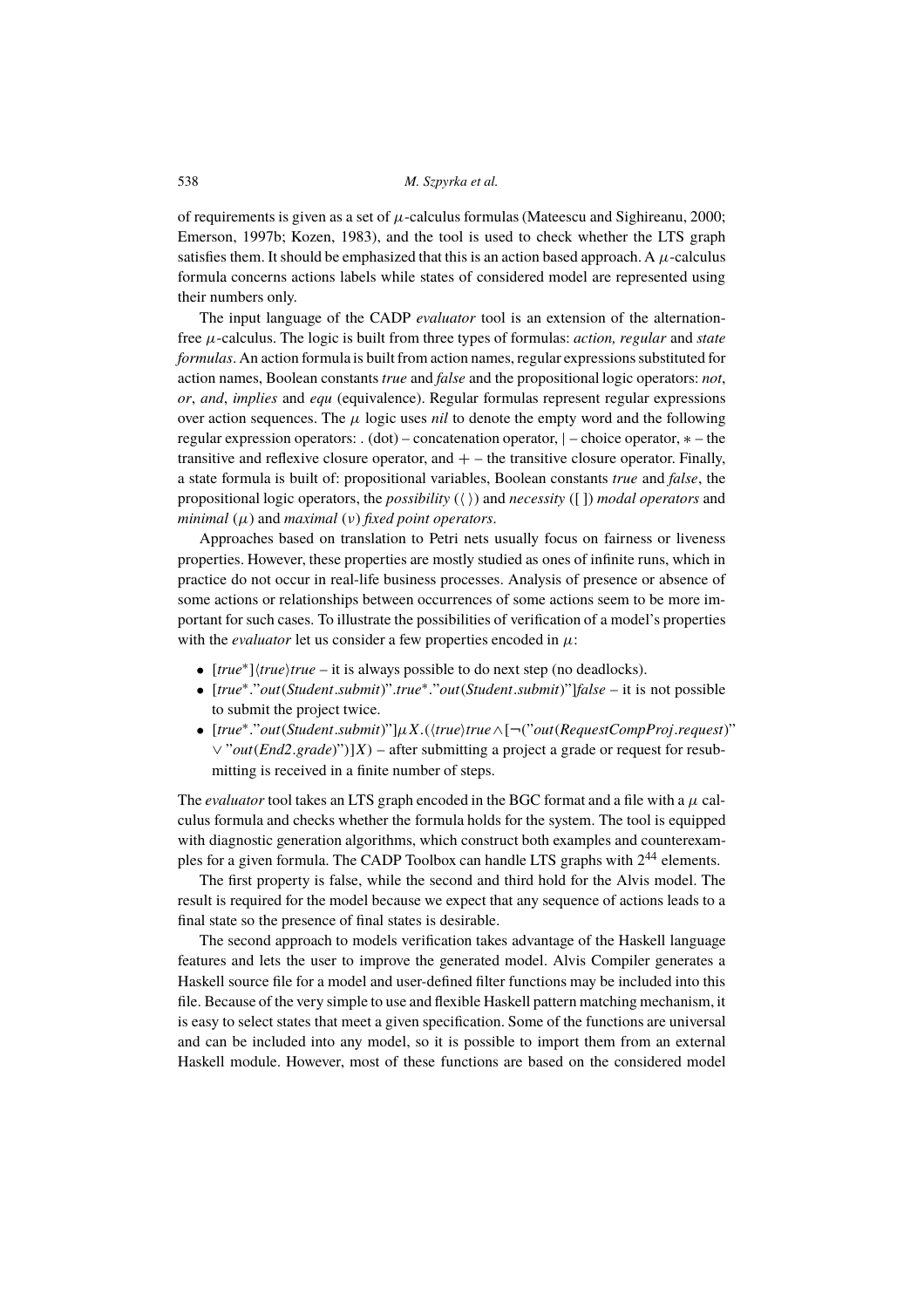```
deadState :: Node -> Bool
deadState (n, s, ls) = ls == []
finishedStudent :: Node -> Bool
fin is hedStudent (n, ((F, 0, empty, ())), a2, a3, a4, a5, a6, a7, a8, a9), ls) = True
finishedStudent _ = False
-- filter function calling:
Prelude.filter deadState lts
Prelude.filter finishedStudent lts
-- a state found by the finishedStudent function
Student: (F, 0, [], ())
Message: (F, 0, [], ())SyntaxValidation: (X, 7, [],1)
PreliminaryContCheck: (X,1,[],2)
\texttt{RequestCompProj}: (\texttt{X}, \texttt{1}, [\texttt{]}, \texttt{()})ExpectingCompProj: (X, 1, [],0)
Evaluation: (F, 0, [],())End1: (X, 1, [] , ()End2: (F, 0, [], ())
```
Fig. 10. Filtering LTS graph with Haskell.

✑ ✑ State type and must be defined for a model individually. Examples of such filtering functions are given in Fig. 10. The first one selects deadlocks, i.e. states with empty list of output arcs. The second function select states with the *Student* agent in *finished* mode. One of the states found by this function is included into the listing from Fig. 10.

From presence rushed a procence  $\Delta x \leq y \leq p$ . We mean is message oriented on states, As a mode in the same time, for example, searching for some specified parts of an LTS graph.  $\bullet$  50  $\bullet$  at the same time, for example, scalenting for some specification of an ETS graph.<br>Moreover, the Haskell approach can be used to implement user defined verification algorithms that are not provided by verification toolbox. For example, this is a good path to ranns and are not provided by vermeation toolbox. For example, and is a good pain to<br>test user-defined non-standard verification procedures fast. Moreover, Haskell expressive- $\frac{1}{2}$   $\frac{1}{2}$   $\frac{1}{2}$   $\frac{1}{2}$   $\frac{1}{2}$   $\frac{1}{2}$   $\frac{1}{2}$   $\frac{1}{2}$   $\frac{1}{2}$   $\frac{1}{2}$   $\frac{1}{2}$   $\frac{1}{2}$   $\frac{1}{2}$   $\frac{1}{2}$   $\frac{1}{2}$   $\frac{1}{2}$   $\frac{1}{2}$   $\frac{1}{2}$   $\frac{1}{2}$   $\frac{1}{2}$   $\frac{1}{2}$   $\frac{1}{2}$   $\$ ness allows to fit even quite complex algorithms in a few lines of code as compared to The presented Haskell approach to LTS graph verification is mostly oriented on states, imperative languages.

where the similarity between the structure of a BPMN diagram and the structure of the corric similarly between the structure of a DI MIN diagram and the structure of the corresponding Alvis communication diagram allows relatively easy to identify parts of the Usponding Aivis communication diagram anows relatively easy to identify parts of the original diagram, which are responsible for the occurrence of errors. Let us consider the last  $\mu$  property, but slightly modified:

```
♠❛#❝❤✐♥❣ ♠❡❝❤❛♥✐0♠✱ ✐# ✐0 ❡❛0② #♦ 0❡❧❡❝# 0#❛#❡0 #❤❛# ♠❡❡#0 ❛ ❣✐✈❡♥ 0♣❡❝✐✜❝❛#✐♦♥✳
[true^*."out(Student.submit)"] \mu X.(\langle true \rangle true \wedge [\neg("out(End2.grade)")] X),
```
i.e. after submitting a project a grade is received in a finite number of steps.

The property does not hold for the model and suitable counterexample may be generated by the CADP toolbox. The counterexample takes the form of a path from the corresponding LTS graph. Its initial part is shown in Fig. 11. Analysing the counterexample returned by CADP (especially labels of edges), we can identify all the agents that are involved in the path. The labels contain both names of agents and names of statements.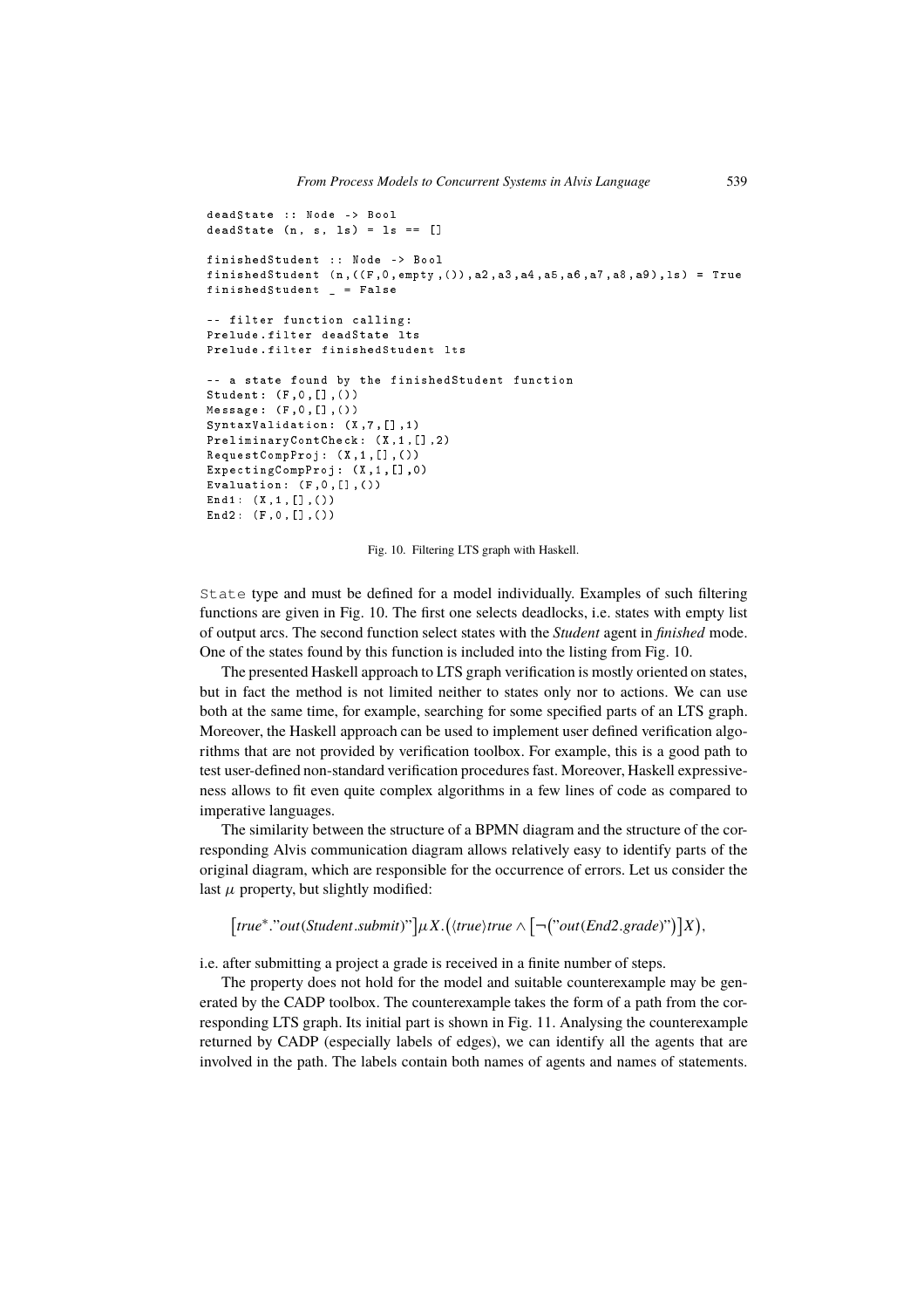540 *M. Szpyrka et al.*  $\frac{748}{16}$ 



Fig. 11. Counterexample (initial part).

the type of communication statement (*in* or *out*), but also the name of the port used for communication. Thus, we have information about all the agents involved in the path, performed statements, and communication between them. The considered counterexample may be represented graphically as shown in Fig. 12. The gray trace points out agents and Moreover, in the case of a communication between agents, the labels include not only their ports involved in the counterexample.

A also ports involved in the counterexample.<br>Because agents correspond to tasks in a BPMN diagram, and gateways and events are Exambe ugents extrepents to tasks in a EFTA. Unigram, and givently same events are represented by ports and snippets of source code, we can accurately reproduce the gray trace in the original BPMN diagram. The translation method shown in Figs. 3 and 4 applied to the given example may be described with a log file that contains dependencies between components of both diagrams (BPMN and Alvis). A snippet of such a log file is shown in Fig. 13. Based on the translation log BPMN elements involved in the counterexample are identified as shown in Fig. 14.

The considered counterexample represents the scenario when after the request for project resubmiting the watung time express so the grade is not provided. In the general case, based on the numbers of states returned by CADP, we can filter the states from the complete LTS graph. Analysis of the states, especially the current parameter values, may also explain the cause of the undesirable behaviour of the model. project resubmitting the waiting time expired so the grade is not provided. In the gen-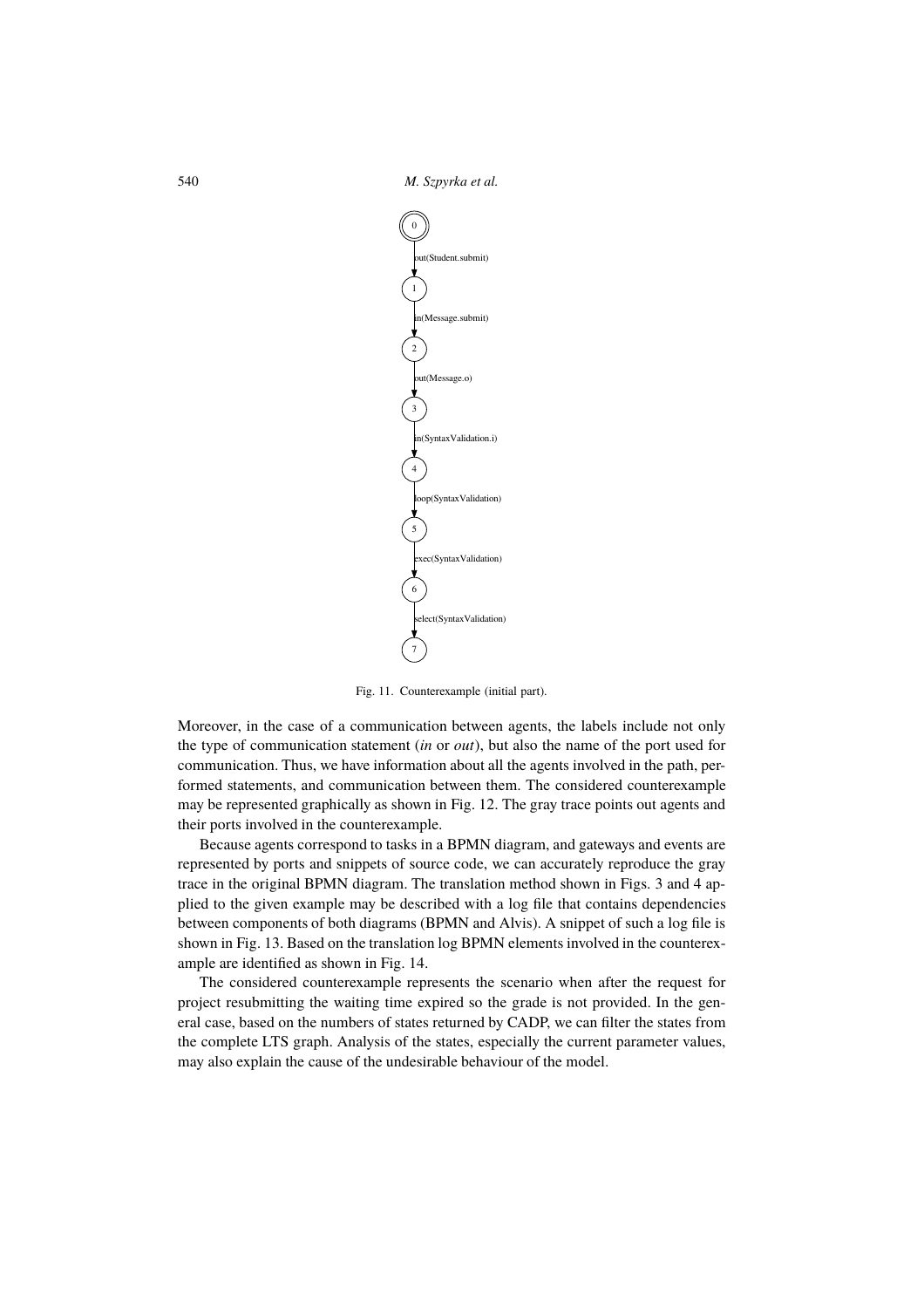

Fig. 12. Communication diagram with the trace of the counterexample.

```
Student (pool) --> Student (agent)
submit (message flow) --> Student.submit (port)
(start message event) --> Message (agent)
Syntax validation (task) --> SyntaxValidation (agent)
Syntax validation (XOR decision gateway) -->
   SyntaxValidation (agent, select statement)
Preliminary content checking (task) --> PreliminaryContCkeck (agent)
Preliminary content checking (XOR decision gateway) -->
    PreliminaryContCkeck (agent, select statement)
```
Fig. 13. Part of translation log file.

## **7. Summary**

Business process models find applications in many systems. In some mission-critical cases, e.g. control systems, process models should be formally analysed. The analysis of the formal aspects of a model allows for its optimization and verification. Furthermore, it may be useful in the assessment of the quality of the models. To perform such an analysis, translations of the process model to a formal specification should be considered. The original contribution of this paper is the introduction of a method for translation of models from BPMN to the Alvis language.

As opposed to some low-level representations, such as Petri nets, structure of the Alvis model is close to the original BPMN model. In comparison to the related works, our approach allows for verification of models containing OR-joins and external participants. The advantage of our solution is that errors revealed in the Alvis model can be easily tracked in the BPMN model. This is why it can be especially useful for practical modelling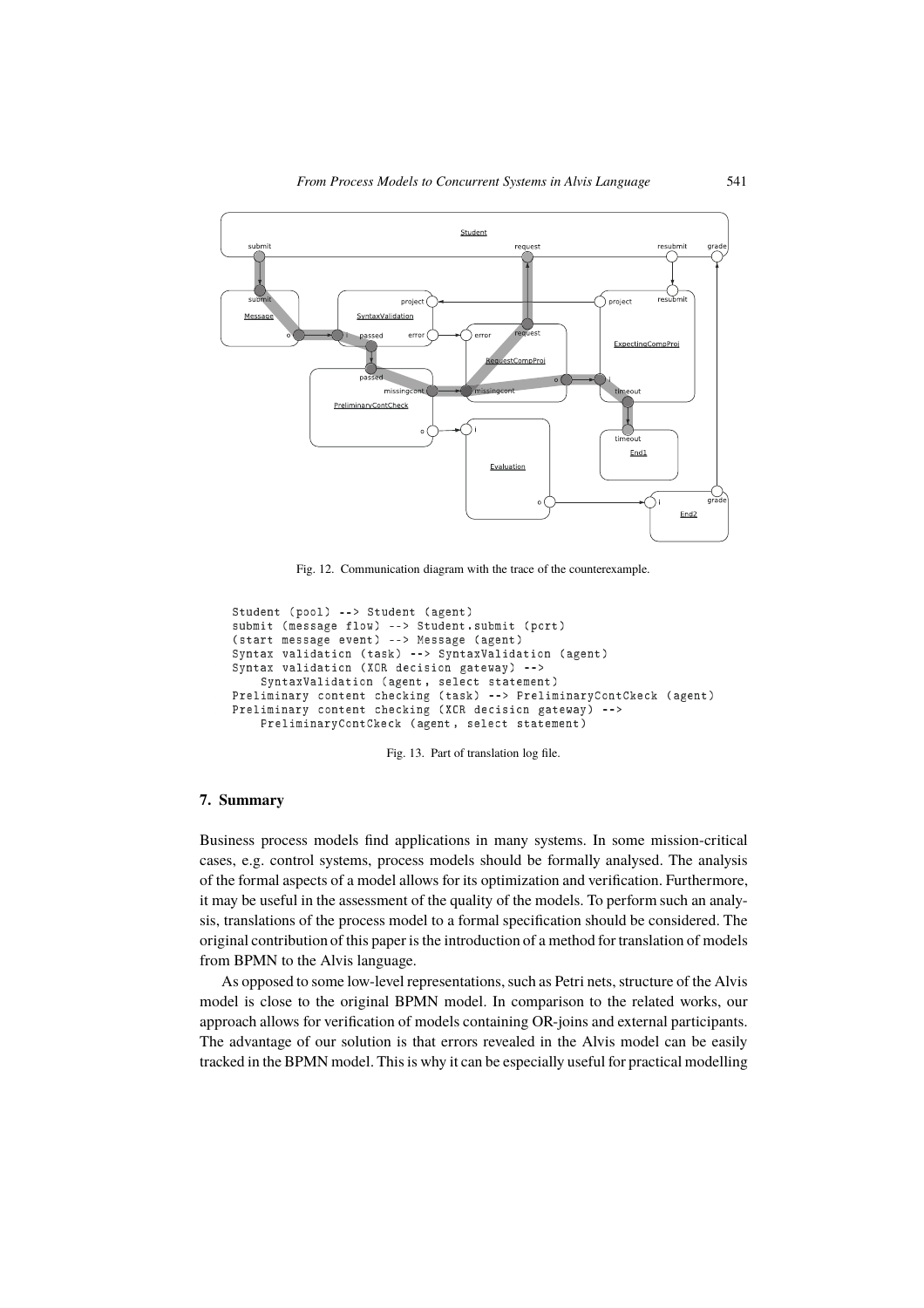

Fig. 14. BPMN diagram with the trace of the counterexample.

of BPMN models. The presented method is evaluated using an illustrative example of a process model. In spite of the fact that the considered example contains only selected BPMN items, the translation method can be extended, e.g. to cope with subprocesses, iterations, multiplicity etc.

The transformation of a BPMN model into an Alvis model allows for performing its formal verification. For this purpose, we use the Alvis model to automatically generate an LTS graph (Labelled Transition System). There are two possible approaches to the formal verification of an LTS graph. An LTS graph is generated with Haskell implemented algorithms and a designer has access to its source code so user-defined Haskell function for the LTS graph analysis can be included into the model. Moreover, external tools like CADP toolbox or nuXmv can be used to verify the model using model checking techniques.

As future work, we consider a more complex modelling and verification approach which uses formalized attributive language for representing rules in decision tables or networks, such as the XTT2 rule language (Nalepa *et al.*, 2011c). XTT2 rules (and tables) can be formally analysed using the so-called HalVA verification framework (Nalepa *et al.*, 2011a). In this approach table-level verification would be performed with HalVA (Kluza *et al.*, 2011) and the global verification would be provided with translation to Alvis model. Furthermore, the process models integrated with rules can be visually designed using our customized editor (Kluza *et al.*, 2012), and possibly executed in a hybrid runtime environment (Nalepa *et al.*, 2013; Jasiul *et al.*, 2014).

## **References**

Aguilar, J.C.P., Hasebe, K., Mazzara, M., Kato, K. (2011). *Model Checking of BPMN Models for Reconfigurable Workflows*. Tech. Rep. CS-TR-1274, Newcastle University.

Allweyer, T. (2010). *BPMN 2.0. Introduction to the Standard for Business Process Modeling*. BoD, Norderstedt.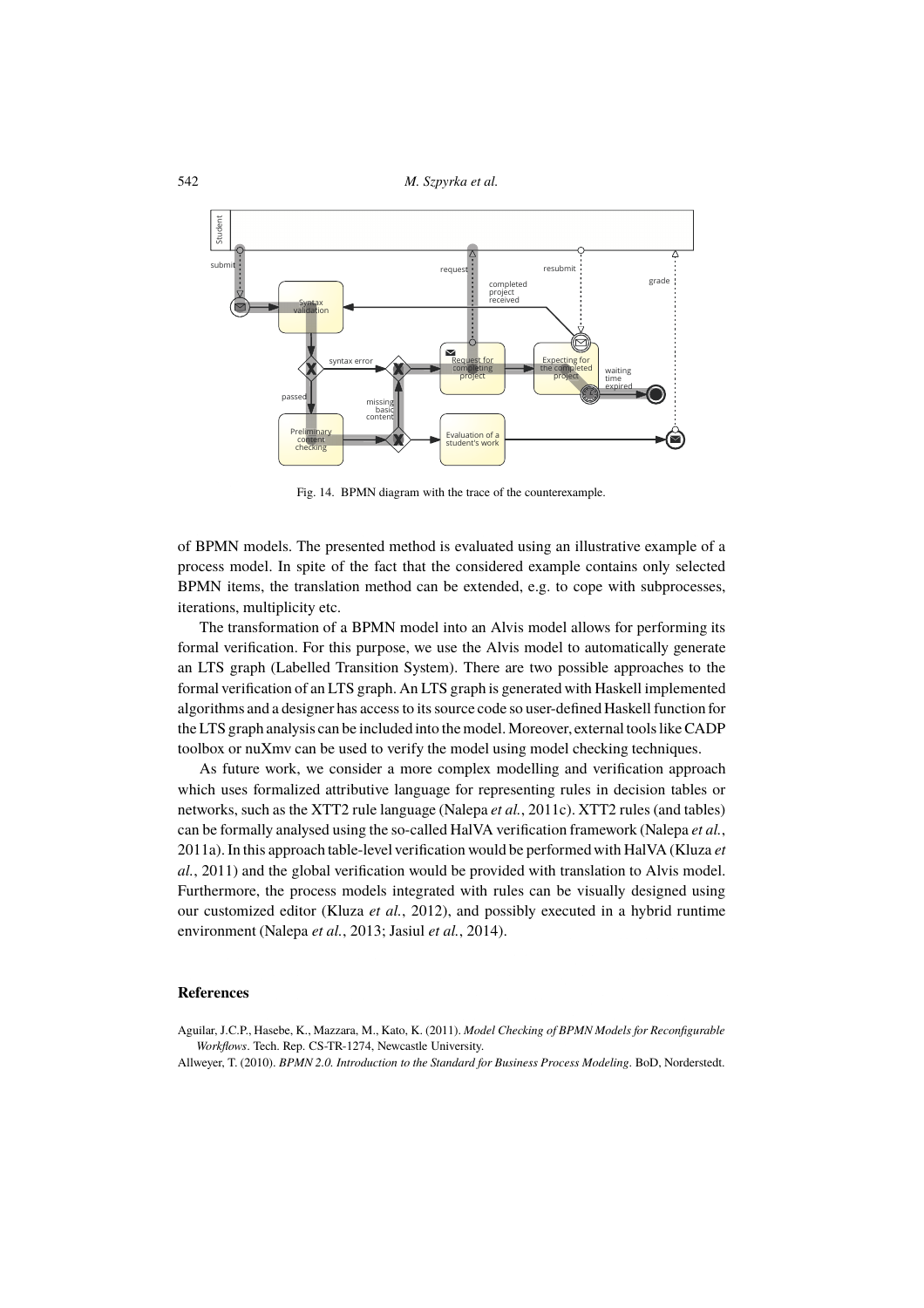- Badica, A., Badica, C. (2011a). Formal verification of business processes represented as role activity diagrams. In: Ganzha, M., Maciaszek, L.A., Paprzycki, M. (Eds.), *Proceedings of the 2011 Federated Conference on Computer Science and Information Systems (FedCSIS)*, pp. 277–280.
- Badica, A., Badica, C. (2011b). FSP and FLTL framework for specification and verification of middle-agents. *Applied Mathematics and Computer Science*, 21(1), 9–25.

Baier, C., Katoen, J.P. (2008). *Principles of Model Checking*. The MIT Press, London.

- Börger, E. (2012). Approaches to modelling business processes: a critical analysis of BPMN, workflow patterns and YAWL. *Software and System Modeling*, 11(3), 305–318.
- Calvanese, D., Dumas, M., Laurson, U., Maggi, F.M., Montali, M., Teinemaa, I. (2016). Semantics and analysis of DMN decision tables. In: *Business Process Management: 14th International Conference, BPM 2016, Rio de Janeiro, Brazil, September 18–22, 2016. Proceedings*, Vol. 9850, pp. 217–233.
- Decker, G., Dijkman, R., Dumas, M., García-Bañuelos, L. (2008). Transforming BPMN Diagrams into YAWL nets. In: Dumas, M., Reichert, M., Shan, M.C. (Eds.), *Business Process Management*, *Lecture Notes in Computer Science*, Vol. 5240. Springer, pp. 386–389.
- Dijkman, R.M., Dumas, M., Ouyang, C. (2007). *Formal Semantics and Automated Analysis of BPMN Process Models*. Preprint 7115. Tech. rep., Queensland University of Technology, Brisbane, Australia.
- Dijkman, R., Dumas, M., Ouyang, C. (2008). Semantics and analysis of business process models in BPMN. *Information and Software Technology*, 50(12), 1281–1294.
- Emerson, E. (1997a). Model checking and the Mu-calculus. In: *DIMACS Series in Discrete Mathematics*. American Mathematical Society, pp. 185–214.
- Emerson, E.A. (1997b). Model checking and the Mu-calculus. In: Immerman, N., Kolaitis, P.G. (Eds.), *Descriptive Complexity and Finite Models*, *DIMACS Series in Discrete Mathematics and Theoretical Computer Science*, Vol. 31. American Mathematical Society, pp. 185–214.
- Garavel, H., Lang, F., Mateescu, R., Serwe, W. (2007). CADP 2006: a toolbox for the construction and analysis of distributed processes. In: *Computer Aided Verification*, *LNCS*, Vol. 4590. Springer-Verlag, pp. 158–163.
- Jasiul, B., Śliwa, J., Gleba, K., Szpyrka, M. (2014). Identification of malware activities with rules. In: Ganzha, M., Maciaszek, L.A., Paprzycki, M. (Eds.), *Proceedings of the 2014 Federated Conference on Computer Science and Information Systems (FedCSIS)*, *Annals of Computer Science and Information Systems*, Vol. 2. IEEE, pp. 101–110.
- Kluza, K., Maślanka, T., Nalepa, G.J., Ligęza, A. (2011). Proposal of representing BPMN diagrams with XTT2 based business rules. In: Brazier, F.M., Nieuwenhuis, K., Pavlin, G., Warnier, M., Badica, C. (Eds.), *Intelligent Distributed Computing V. Proceedings of the 5th International Symposium on Intelligent Distributed Computing – IDC 2011, Delft, the Netherlands – October 2011*, *Studies in Computational Intelligence*, Vol. 382. Springer-Verlag, pp. 243–248.
- Kluza, K., Kaczor, K., Nalepa, G.J. (2012). Enriching business processes with rules using the oryx BPMN editor. In: Rutkowski, L., et al. (Eds.), *Artificial Intelligence and Soft Computing: 11th International Conference, ICAISC 2012: Zakopane, Poland, April 29–May 3, 2012*, *Lecture Notes in Artificial Intelligence*, Vol. 7268. Springer, pp. 573–581.
- Kozen, D. (1983). Results on the propositional  $\mu$ -calculus. *Theoretical Computer Science*, 27(3), 333–354.
- Lam, V.S.W. (2010). Formal analysis of BPMN models: a NuSMV-based approach. *International Journal of Software Engineering and Knowledge Engineering*, 20(7), 987–1023.
- Lohmann, N., Verbeek, E., Dijkman, R. (2009). Petri net transformations for business processes a survey. *Transactions on Petri Nets and Other Models of Concurrency*, 2, 46–63.
- Mateescu, R., Sighireanu, M. (2000). *Efficient On-the-Fly Model-Checking for Regular Alternation-Free* µ*-Calculus*. Tech. Rep. 3899, INRIA.
- Matyasik, P., Szpyrka, M., Wypych, M., Biernacki, J. (2016). Communication between agents in Alvis language. In: *Proceedings of Mixdes 2016, the 23nd International Conference Mixed Design of Integrated Circuits and Systems*. Łódź, Poland, pp. 448–453.
- Nalepa, G., Bobek, S., Ligęza, A., Kaczor, K. (2011a). HalVA rule analysis framework for XTT2 rules. In: Bassiliades, N., Governatori, G., Paschke, A. (Eds.), *Rule-Based Reasoning, Programming, and Applications*, *Lecture Notes in Computer Science*, Vol. 6826. Springer, Berlin, Heidelberg, pp. 337–344.
- Nalepa, G.J., Kluza, K., Ernst, S. (2011b). Modeling and analysis of business processes with business rules. In: Beckmann, J. (Ed.), *Business Process Modeling: Software Engineering, Analysis and Applications. Business Issues, Competition and Entrepreneurship*. Nova Science Publishers, pp. 135–156.
- Nalepa, G.J., Kluza, K., Kaczor, K. (2013). Proposal of an inference engine architecture for business rules and processes. In: Rutkowski, L., et al. (Eds.), *Artificial Intelligence and Soft Computing: 12th International*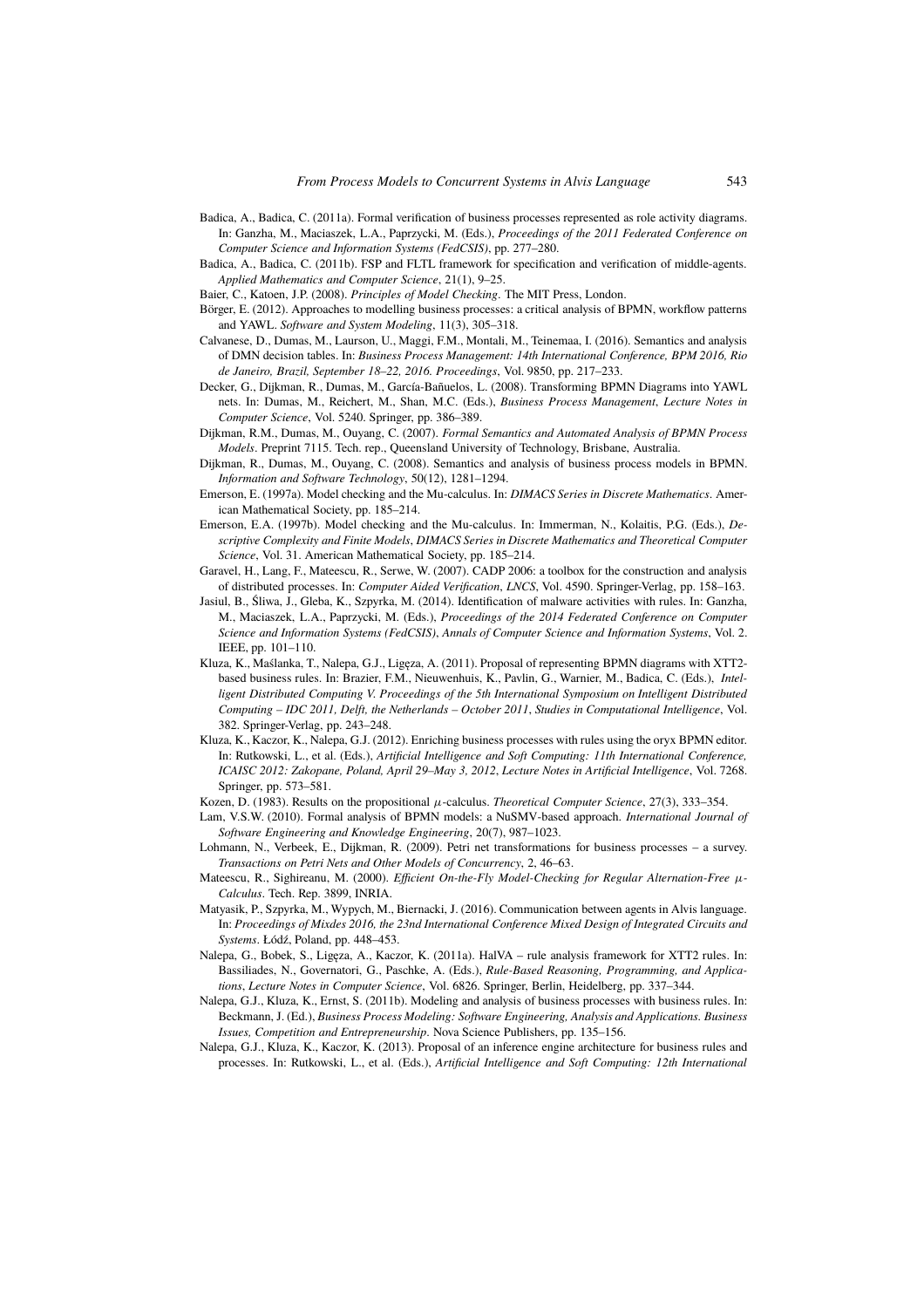*Conference, ICAISC 2013: Zakopane, Poland, June 9–13, 2013*. *Lecture Notes in Artificial Intelligence*, Vol. 7895. Springer, pp. 453–464.

Nalepa, G.J., Ligęza, A., Kaczor, K. (2011c). Formalization and modelling of rules using the XTT2 method. *International Journal on Artificial Intelligence Tools*, 20(6), 1107–1125.

- OMG (January 2011). *Business Process Model and Notation (BPMN): Version 2.0 Specification*. Tech. Rep. formal/2011-01-03, Object Management Group.
- OMG (September 2015). *Decision Model and Notation (DMN): Version 1.0. Specification*. Tech. Rep. formal/2015-09-01, Object Management Group.

O'Sullivan, B., Goerzen, J., Stewart, D. (2008). *Real World Haskell*. O'Reilly Media, Sebastopol, CA, USA.

- Ou-Yang, C., Lin, Y.D. (2008). BPMN-based business process model feasibility analysis: a Petri net approach. *International Journal of Production Research*, 46(14), 3763–3781.
- Raedts, I., Petković, M., Usenko, Y.S., van derWerf, J.M., Groote, J.F., Somers, L. (2007). Transformation of BPMN models for Behaviour Analysis. In: Augusto, J.C., Barjis, J., Nitsche, U.U. (Eds.), *MSVVEIS*. IN-STICC Press, pp. 126–137.
- Russell, N., terHofstede, A., van derAalst, W., Mulyar, N. (2006). *Workflow Control-Flow Patterns. A Revised View*. Tech. Rep. Report BPM-06-22, BPM Center.

Silver, B. (2016) *DMN Method and Style*. Cody-Cassidy Press.

- Stepaniuk, J., Bazan, J.G., Skowron, A. (2005). Modelling complex patterns by information systems. *Fundamenta Informaticae*, 67(1–3), 203–217.
- Szpyrka, M., Matyasik, P., Mrówka, R. (2011a). Alvis modelling language for concurrent systems. In: *Intelligent Decision Systems in Large-Scale Distributed Environments*, *SCI*, Vol. 362. Springer-Verlag, pp. 315–342.
- Szpyrka, M., Nalepa, G., Ligęza, A., Kluza, K. (2011b). Proposal of formal verification of selected BPMN models with Alvis modelling language. In: *Intelligent Distributed Computing V – Proceedings of the 5th International Symposium on Intelligent Distributed Computing*, *Studies in Computational Intelligence*, Vol. 382. Springer, pp. 249–255.
- Szpyrka, M., Matyasik, P., Wypych, M. (2013). Generation of labelled transition systems for Alvis models using Haskell model representation. In: *Proceedings of the 22nd International Workshop on Concurrency, Specification and Programming (CS&P 2013)*, *CEUR Workshop Proceedings*, Vol. 1032. Warsaw, Poland, pp. 409–420.
- Szpyrka, M., Matyasik, P., Mrówka, R., Kotulski, L. (2014). Formal description of Alvis language with  $\alpha^0$ system layer. *Fundamenta Informaticae*, 129(1–2), 161–176.
- Szpyrka, M., Matyasik, P., Biernacki, J., Biernacka, A., Wypych, M., Kotulski, L. (2016). Hierarchical communication diagrams. *Computing and Informatics*, 35(1), 55–83.
- van derAalst, W.M.P., terHofstede, A.H.M. (2005). YAWL: yet another workflow language. *Information Systems*, 30(4), 245–275.
- White, S.A., Miers, D. (2008). *BPMN Modeling and Reference Guide: Understanding and Using BPMN*. Future Strategies Inc., Lighthouse Point, Florida, USA.
- Wynn, M., Verbeek, H., Aalst, W.v.d., Hofstede, A.t., Edmond, D. (2009). Business process verification finally a reality! *Business Process Management Journal*, 1(15), 74–92.
- Ye, J., Sun, S., Wen, L., Song, W. (December 2008). Transformation of BPMN to YAWL. In: *2008 International Conference on Computer Science and Software Engineering*, Vol. 2. pp. 354–359.